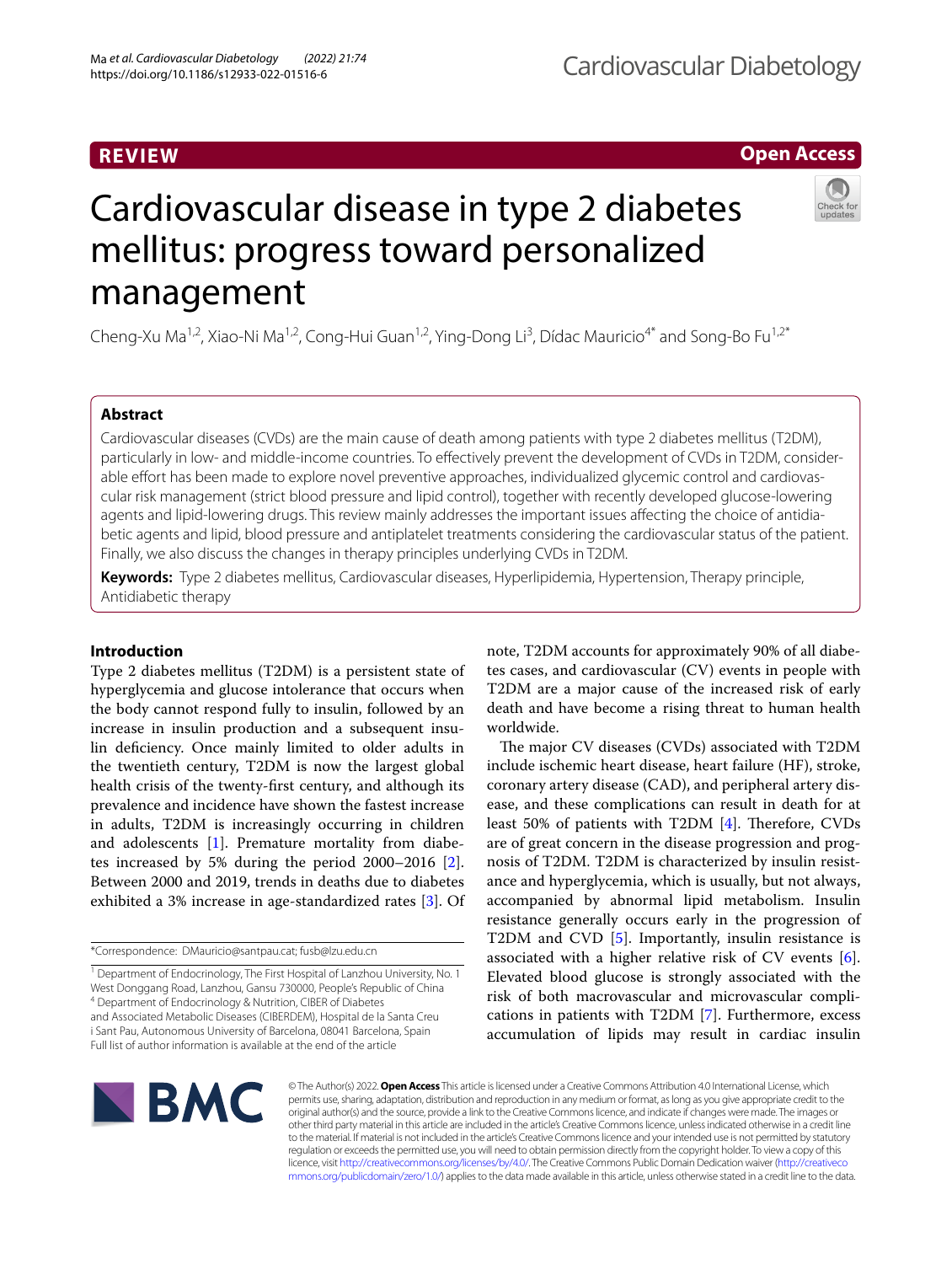resistance, fbrosis and diastolic dysfunction [[8\]](#page-10-7). Moreover, hypoglycemia, which has generally been recognized as an adverse efect of glucose reduction, has also been reported as a risk factor for CVD among patients with T2DM [[9\]](#page-10-8). Overall, CVD associated with diabetes is a major cause of death and disability among patients with T2DM.

To date, limited progress has been made in the prevention of T2DM, and no country or health care system is immune to the threat of T2DM. Although the incidence and mortality rate of CVD have decreased in high-income countries, these countries account for only approximately 10% of the world population, and CVD incidence and mortality trends in T2DM patients in middle- and low-income countries remains unclear [[10\]](#page-10-9). In addition, considering the clinical burden of CVD complications in T2DM patients, attention to the joint management of T2DM and CVD has been increasing. In this review, we focus more thoroughly on the current state of the epidemiology of CVD in T2DM and on preventive measures and then explore measures to reduce the threat from CVD in T2DM patients.

# **Current trends in the epidemiology of cardiovascular disease in T2DM**

While globally the incidence of CVD among patients with T2DM is 2–3 times higher than among those without T2DM, data suggest a decreasing trend worldwide in the overall prevalence of CVD attributed to T2DM. The currently available data are shown in Table [1.](#page-1-0) Before 2016, the prevalence of all CVDs in T2DM ranged from 14.3 to 46.9%[[11\]](#page-10-10), while a meta-analysis for the years 2007– 2017 indicated a prevalence of  $32\frac{1}{4}$ . The weighted CVD prevalence in 2019 was reported to be 34.8% across 13 countries, although there was a wide range between countries from 18.0% in Saudi Arabia to 56.5% in Israel.  $[12]$  $[12]$ . There was a general trend of reduced incidence of coronary artery disease, myocardial infarction, stroke and HF, and peripheral artery disease  $[12]$  $[12]$ . The study by Artime et.al demonstrated that the prevalence of CVD

<span id="page-1-0"></span>**Table 1** Prevalence of cardiovascular disease in T2DM

| Outcome                      | Before 2016 [11] 2007-2017 [4] 2019 [12] |       |       |
|------------------------------|------------------------------------------|-------|-------|
| All CVDs                     | 14.3-46.9%                               | 32%   | 34.8% |
| Coronary artery disease      | 1.8-25.6%                                | 21%   | 10.9% |
| Heart attack                 | $3.3 - 17.8%$                            | 10%   | 4.6%  |
| Stroke                       | $1.7 - 17.7%$                            | 7.6%  | 5%    |
| Heart failure                |                                          | 14.9% | 2.4%  |
| Peripheral artery<br>disease |                                          |       | 2.6%  |

*CVD* cardiovascular disease

The reduction in the incidence of CVD in T2DM is consistent with new fndings from Ethiopia [[14\]](#page-10-13), Sweden [[15\]](#page-10-14), and South Korea [\[16\]](#page-10-15). However, in the study from South Korea the risk of HF increased over the years 2006 to 2015 [[16\]](#page-10-15), and this fnding was also observed among patients with a T2DM duration over 10 years and among those with a history of hypertension  $[17]$  $[17]$  $[17]$ . The occurrence of HF has been found to be related to diabetes duration, with a 17% increase in HF risk strongly associated with each 5-year increase in diabetes duration [\[18\]](#page-11-1).

The decreasing incidence of CVD among T2DM patients has been reported in high-income countries, such as Sweden, the USA, Canada, and the United Kingdom, with a 3–5% yearly decline in the rates of CVD since the early [19](#page-11-2)90s  $[19]$ . However, a large gap remains in the incidence of CV morbidity and mortality between people with T2DM and those without the disease. Unfortunately, there is a paucity of data on CVD incidence among people with T2DM from middle- and low-income countries and in global investigations.

Consistent with the declining trend of CVD incidence, the incidence of death from CVD in T2DM stead-ily dropped in 2019 [\[3](#page-10-2)]. There was approximately a  $20\%$ reduction in the mortality rates in Sweden from 1998 through 2014 [[15\]](#page-10-14). Additionally, a general trend toward a reduction in T2DM mortality was reported in countries from the European Union between 1990 and 2019 [\[20](#page-11-3)]. Likewise, reductions in the death rate and the proportion of deaths from vascular causes decreased from 1988–94 to 2010–15 in the USA  $[21]$  $[21]$ . A similar trend was also observed in Hong Kong [[22\]](#page-11-5) and South Korea [[16](#page-10-15)]. However, in contrast to the fndings of observational studies, a systematic review of diabetes CV outcome clinical trials reported no improvement in CV mortality in T2DM; the possible cause underlying the diference between randomized controlled trials (RCTs) and real world data may be the lack of standardized defnitions of CVD outcomes (including HF)  $[23]$  $[23]$ . The overall estimated CVD mortality rates among patients with diabetes are higher in low- and middle-income countries than in high-income countries [ $24$ ]. Thus, the global CVD-related mortality among people with diabetes in low-income countries may decrease in time, in-line with high-income countries.

Despite the trend in the reduction in the overall CVD mortality, the incidence and mortality rate of T2DM continue to increase annually, and along with population growth and aging, the total number of CVD- and T2DM-related deaths have increased worldwide  $[3]$  $[3]$ . The highest number of deaths due to diabetes in adults in 2019 occurred in the Western Pacifc region, followed by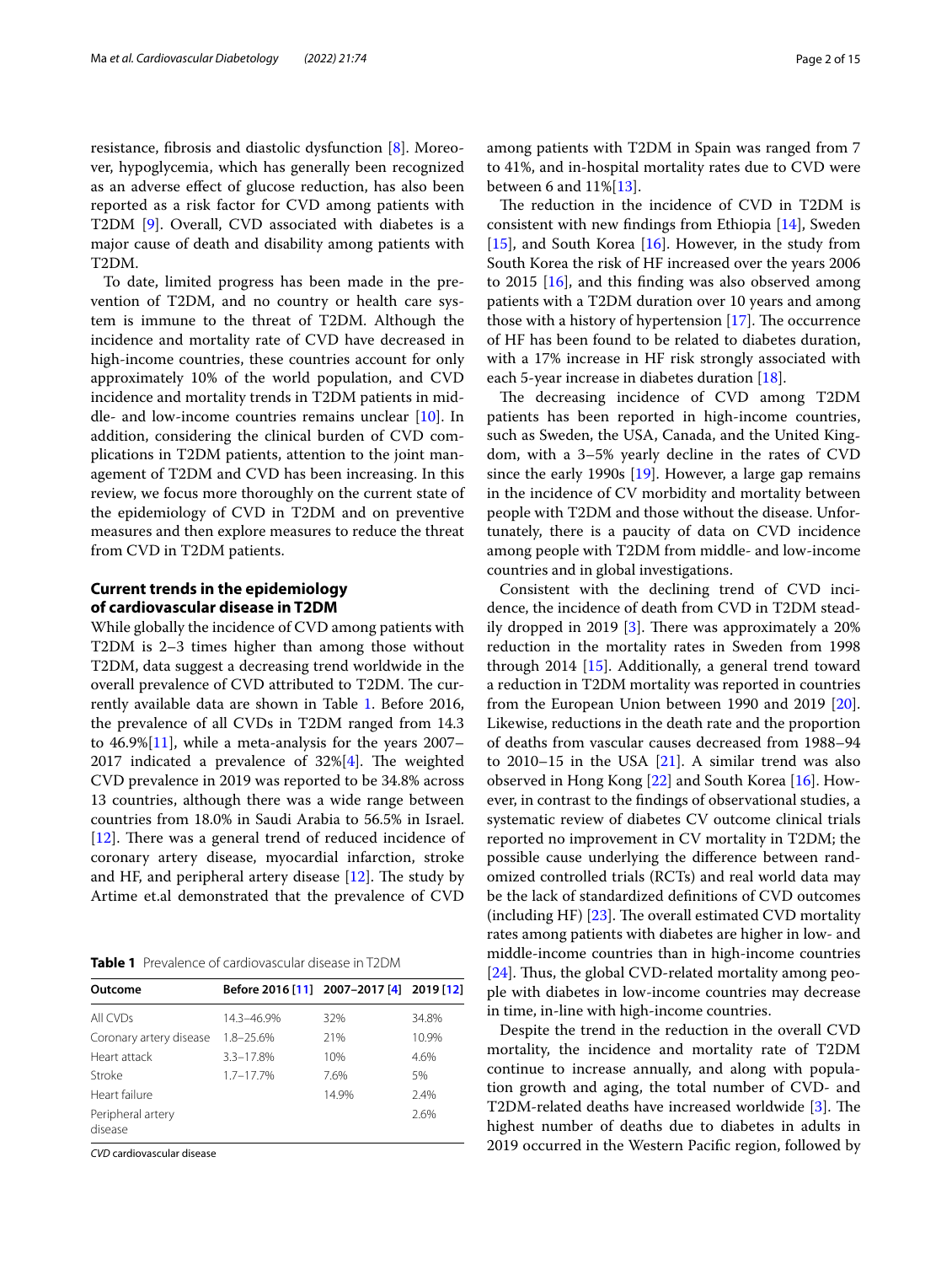Southeast Asia, and the highest proportion of deaths due to diabetes among patients under the age of 60 in 2019 was in Africa [\[24](#page-11-7)]. CVD and diabetes were among the top ten causes of death globally in 2019 and are a considerable threat to human health.

A transition in the major cause of death in T2DM from CVD to non-CVD was observed in the ALTITUDE trial [[25\]](#page-11-8). Non-vascular, non-cancer causes of death among American adults diagnosed with diabetes accounted for approximately 46.5% of all deaths during 2010–2015, and the proportion of cancer-related deaths did not change from 1988 to 2015  $[21]$ . A change in the leading cause of death from vascular causes to cancer among people with diabetes was observed in England from 2001 to 2018 [[26\]](#page-11-9). In addition, a decrease in mortality due to cancer and CVD in older people with T2DM in Australia was observed, masking the rising excess risk among patients of younger ages  $[27]$  $[27]$ . There is a suggestion that youngeronset T2DM may be associated with an increase in CVDrelated mortality but a slight decrease in cancer-related mortality [[28\]](#page-11-11). In summary, notwithstanding some reductions in CVD mortality in T2DM, there is a paucity of data about the leading cause of death among T2DM patients, especially at younger ages.

# **Prevention of cardiovascular disease in T2DM**

A focus on eforts to prevent CVD events in high-risk populations might reduce mortality and decrease the economic burden of heart attack and stroke. CVD can be prevented or delayed by controlling blood glucose, blood pressure and cholesterol and with lifestyle changes such as stopping smoking, eating healthily, and increasing physical activity.

Primary prevention involves preventing or delaying new-onset CVD in patients with T2DM. Early detection of CVD-related risk factors in community-based high-risk populations and early diagnosis of T2DM in subjects without CVD are needed. Secondary prevention involves treatment of risk factors in diabetic patients with established CVD. Comprehensive medical intervention for secondary prevention among diabetic patients with clinical CVD was approved by the American Heart Association (AHA) in 1999 [\[29](#page-11-12)]; a position statement by the American Diabetes Association (ADA) and the European Association for the Study of Diabetes (EASD) in 2012 outlined the need for individualized glycemic targets and glucose-lowering therapies in combination with comprehensive CV risk reduction, indicating that patient-centered care must be a consideration in decision-making for secondary prevention among T2DM patients with established CVD [\[30](#page-11-13)]. Beginning in 2018, the glucocentric strategy for the management of CVD in T2DM transitioned to patient-centered care [[31\]](#page-11-14), and individual medical history, lifestyle behaviors, and CV and metabolic risk factors were included as considerations. Precision medical therapeutic approaches for patients with T2DM with CVD will be gradually achieved [[32](#page-11-15)].

CVD risk assessment aims to provide appropriate regimens for the prevention and treatment of CVD in T2DM. The American College of Cardiology (ACC) and AHA have developed a risk stratifcation tool for primary prevention in patients with T2DM; the Risk Estimator Plus tool can be used to calculate ten-year atherosclerosis CVD risk and provide individualized advice for patients aged 40–79 years. Risk stratifcation for secondary prevention is under clinical testing [\[33](#page-11-16)]. Alternatively, the European Society of Cardiology (ESC) recommends that CVD risk stratifcation be divided into moderate-, high-, and very high-risk levels for patients with either pre-DM or established DM based on comorbidities and the duration of the disease, rather than into primary or secondary prevention groups. These three levels of risk stratification support individualized diagnostic and therapeutic approaches to patient care in diabetes [[34\]](#page-11-17).

The ACC/AHA and ESC methods differ somewhat in the criteria they use for risk stratification. The Risk Estimator Plus does not account for the comorbidities and duration of diabetes, especially for adolescents due to the increase in obesity incidence, but it does consider  $age \geq 40$  years, sex, blood pressure, blood lipids, history of diabetes, smoking and drug use. Risk stratifcation for secondary prevention accounts for age $\geq$  75 years, DM, hypertension, peripheral artery disease, previous stroke, previous coronary artery bypass graft, history of HF, active smoking, and renal dysfunction. The ESC method based on three levels of risk stratifcation recognizes the complexity of developing CVD by considering comorbidities and the duration of diabetes, and also accounts for obesity, renal impairment, left ventricular hypertrophy, and retinopathy rather than a history of CV-related disease. A comparison of the benefts of the risk estimator and that of risk stratifcation would be useful to obtain a consensus to facilitate the choice of individualized care in patients with T2DM and CVD.

# **Individualized glycemic management in patients with T2DM and CVD**

A meta-analysis of 102 prospective studies showed that fasting blood glucose concentrations  $\geq$  7 mmol/L conferred an elevated risk of coronary heart disease [[35](#page-11-18)]. Additionally, impaired glucose tolerance and elevated HbA1c (> 5.7%) levels have been associated with an increased risk of CVD [[36](#page-11-19)]. An increased blood glucose concentration in the general population or in patients with atherosclerotic CVD confers an increased risk of all-cause mortality and CVD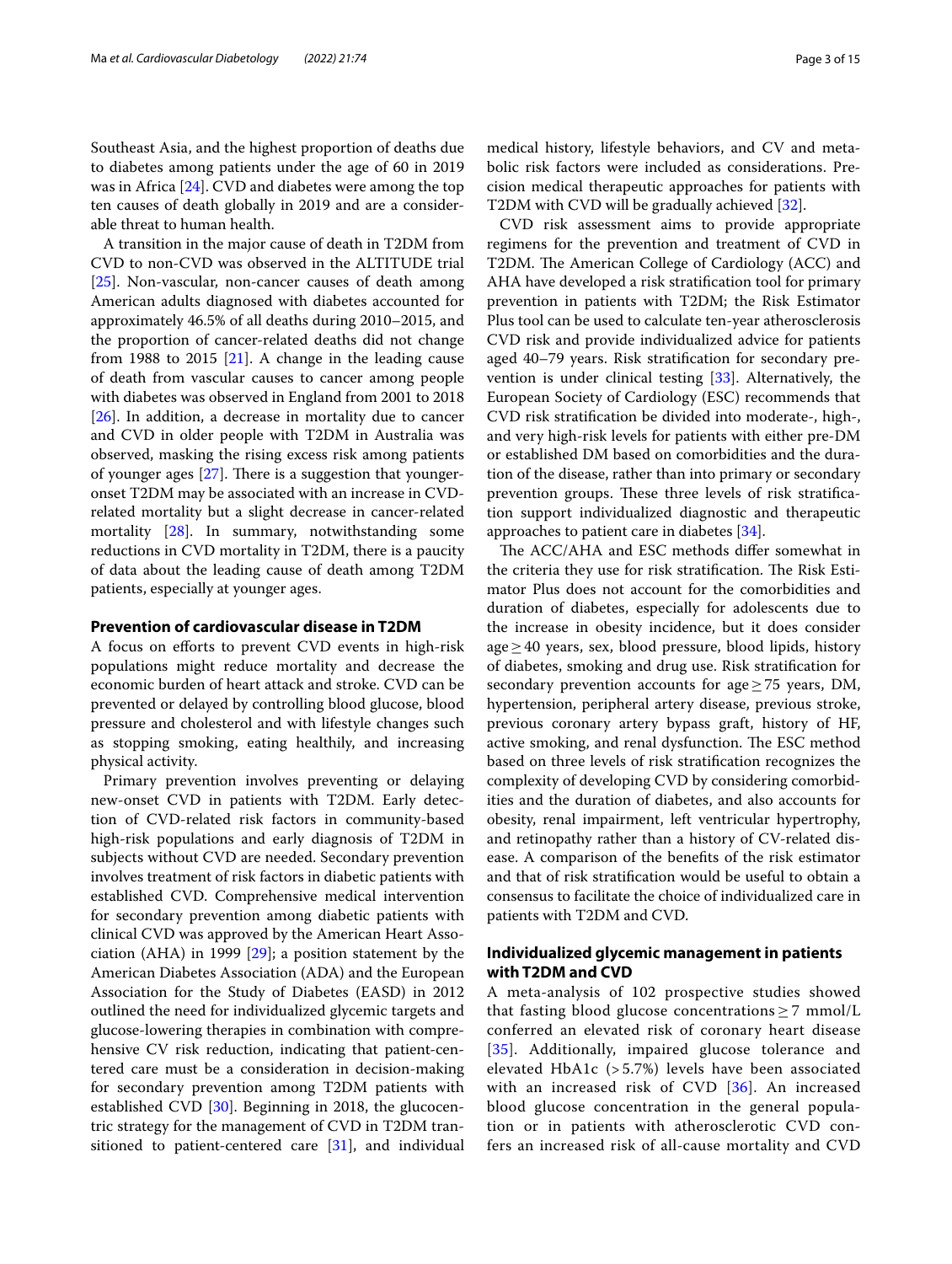[[37](#page-11-20)]. Individualized glycemic management may lead to improved prevention of CVD in T2DM. In this section, we focus on current aspects of individualized management of T2DM.

# **Glycemic targets**

With respect to glycated hemoglobin (HbA1c) targets, the AHA, ADA, ESC and ESC/EASD guidelines propose a target of<7%, and gives further recommendations for less stringent targets in older or more frail adults. A target of  $\leq$  6.5% for those with an early diagnosis, who are not frail, and who do not have established atherosclerotic CVD. This is consistent with current ESC, ADA and AHA guidelines on DM and CVD [\[38](#page-11-21)–[41\]](#page-11-22)(Table [2\)](#page-3-0).

Achieving a glycemic target of an HbA1c level<7% for patients with T2DM reduces the incidence of the development of microvascular complications and CVD. A more stringent HbA1c goal  $( $6.5\%$ )$  is defined for selected children and adolescents, those with a short duration of DM, lesser degrees of β-cell dysfunction and no evidence of CVD. An HbA1c target of<6% may be optimal during pregnancy without signifcant hypoglycemia. Furthermore, a less stringent HbA1c goal (<8.0% or even slightly higher) may be appropriate for patients with limited life expectancy, a history of advanced microvascular or macrovascular complications, extensive comorbid conditions, or long-standing  $T2DM$  [\[38](#page-11-21)]. The association of HF mortality with HbA1c goals in T2DM has a "U" shape, where a modest HbA1c level of 7.1–8.0% is associated with the lowest mortality among patients with HF and T2DM  $[42]$  $[42]$ , whereas an HbA1c level <6.0% or>8%, and even>10%, may increase the risk of incident HF or HF-related hospitalization [\[43\]](#page-11-24).

# **Antidiabetic treatment choice**

The novel glucose-lowering agents, sodium-glucose cotransporter 2 inhibitors and glucagon-like peptide-1 receptor agonists, have been shown to lower atherosclerotic CVD and HF risks independently of baseline HbA1c[[44\]](#page-11-25); this has led to newer treatment approach. A reasonable regimen of glycemic control is associated with both glycemic targets and strategies of glucose-lowering therapy, and the medical provider must prioritize the patient's CV state based on preference and the prescription history.

# *Metformin*

The UK Prospective Diabetes Study (UKPDS 34) found that metformin therapy reduced all-cause mortality by 36% and heart attack incidence by 39% among overweight patients with newly diagnosed T2DM [[45\]](#page-11-26). Moreover, a continued beneft of reductions in microvascular risk, myocardial infarction and death over 10 years after metformin therapy in that trial were reported [\[46](#page-11-27)]. Metformin administration may be the primary preventive measure against the risk of CVD among patients with newly diagnosed T2DM without established CVD. However, there is insufficient evidence for the use of metformin for secondary prevention in patients with T2DM and established CVD [[47\]](#page-11-28). Only one RCT that included 68 patients with CAD showed a cardioprotective role of metformin  $[48]$  $[48]$ , and in another trial, 36 patients with HF with reduced ejection fraction (HFrEF) showed increased myocardial efficiency after metformin treatment  $[49]$  $[49]$ . Nonetheless, the additional benefts of metformin may include prevention of the occurrence of new T2DM and cancer [[50,](#page-11-31) [51\]](#page-11-32), weight gain and hypoglycemia, and pro-longed gestation in preterm preeclampsia [\[52](#page-12-0)]. Thus,

<span id="page-3-0"></span>**Table 2** Targets for the control of glycemia

| Parameter |  | Target             | Population                                                                                                                    |            | Guideline References |
|-----------|--|--------------------|-------------------------------------------------------------------------------------------------------------------------------|------------|----------------------|
|           |  |                    | Glycemia HbA1c Consistent with current ADA guideline                                                                          | AHA        | [39]                 |
|           |  | $<6\%$             | Pregnancy patients without significant hypoglycemia                                                                           | <b>ADA</b> | [38]                 |
|           |  | $< 6.5\%$          | Children and adolescents patients with a short duration of DM, lesser degrees of<br>β-cell dysfunction and no evidence of CVD |            |                      |
|           |  | $< 7\%$            | Nonpregnant patients without significant hypoglycemia                                                                         |            |                      |
|           |  | $< 8\%$            | Patients with limited life expectancy or where the harms of treatment are greater<br>than the benefits                        |            |                      |
|           |  | $<7\%$             | Patients with developing microvascular complications                                                                          | ESC/EASD   | [40]                 |
|           |  | $6.0 - 6.5\%$      | Younger patients with a short duration of DM and no evidence of CVD                                                           |            |                      |
|           |  | $< 8\%$ or $< 9\%$ | Elderly patients with longstanding<br>DM and limited life expectancy, and frailty with multiple comorbidities                 |            |                      |
|           |  | $<7\%$             | Older/frail adults                                                                                                            | ESC        | [41]                 |
|           |  | $< 6.5\%$          | In early diagnosis, not frail and without established ASCVD                                                                   |            |                      |

*DM* diabetes Mellitus, *CVD* cardiovascular disease, *T2DM* type 2 diabetes mellitus, *ASCVD* atherosclerotic cardiovascular disease, *AHA* American Heart Association, *ADA* American Diabetes Association, *ESC* European Society of Cardiology, *EASD* European Association for the Study of Diabetes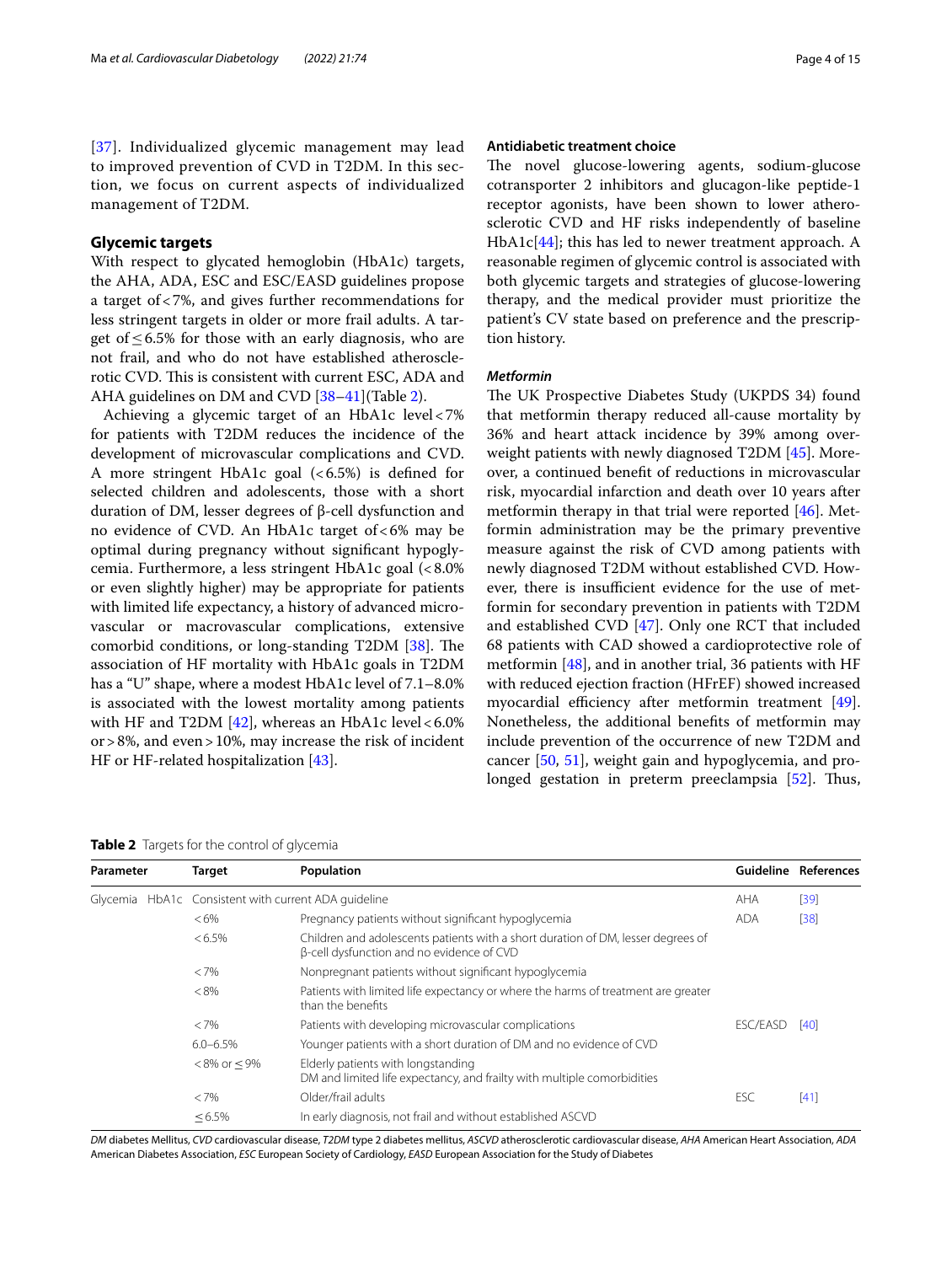metformin administration is suitable for the treatment of patients with T2DM without established CVD as well as those with CVD.

# *Sodium‑glucose cotransporter 2 inhibitors*

A meta-analysis of three studies showed that sodium-glucose cotransporter 2 (SGLT2) inhibitors reduced major adverse CV events by 11% in patients with T2DM and atherosclerotic CVD and reduced the risk of CV death or hospitalization for HF by 23% and the risk of renal disease progression by 45% among patients with T2DM [[53\]](#page-12-1). SGLT2 inhibitors also reduced the risk of cardiac arrhythmias and atrial fbrillation/atrial futter progression [\[54](#page-12-2), [55](#page-12-3)].

Currently, the approved SGLT2 inhibitors are empaglifozin [\[56\]](#page-12-4), canaglifozin [[57\]](#page-12-5), dapaglifozin [\[58](#page-12-6)], ertuglifozin [\[59\]](#page-12-7), tofoglifozin [[60\]](#page-12-8), luseoglifozin [[61](#page-12-9)] and ipragliflozin  $[61]$  (Table [3\)](#page-4-0). The available studies focused on CVD are mainly limited to the United States and Europe; however, more recent real-world data have also shown a reduced risk of CV events across a wide range of patient characteristics from 6 countries in the Asia Pacifc region, the Middle East, and North American regions  $[61]$ . In HF, empagliflozin administration was associated with improved clinical outcomes for the HFrEF phenotype [\[62](#page-12-10)], and the overall risk of HF events between HFrEF and HFpEF was reduced by canaglifozin [[63\]](#page-12-11), dapagliflozin [\[64](#page-12-12)], and ertugliflozin [[65\]](#page-12-13).

Overall, data suggest that SGLT2 inhibitors have moderate benefts in CVD and robust benefts in HF and renal disease and should be considered for primary and secondary prevention of CVD and renal outcomes in patients with T2DM, regardless of existing atherosclerotic CVD or a history of HF [[53\]](#page-12-1). A recent meta-analysis by Giugliano et al. provided an update of all large CV outcome trials (CVOTs) with SGLT-2 inhibitors, with fndings indicating that treatment with SGLT-2 inhibitors

<span id="page-4-0"></span>

|  | <b>Table 3</b> Cardiovascular benefits of SGLT2 inhibitors |
|--|------------------------------------------------------------|
|--|------------------------------------------------------------|

| Agents              | <b>MACEs (HR)</b> | CV death (HR) | HF (HR) | Renal<br>outcome<br>(HR) |
|---------------------|-------------------|---------------|---------|--------------------------|
| Empagliflozin [56]  | 0.86              | 0.62          | 0.65    | 0.5                      |
| Canagliflozin [57]  | 0.86              | 0.87          | 0.67    | 0.6                      |
| Dapagliflozin [58]  | 0.93              | 0.98          | 0.73    | 0.76                     |
| Ertugliflozin [59]  | 0.97              | 0.92          | 0.7     | 0.81                     |
| Tofogliflozin [60]  |                   |               |         |                          |
| Luseogliflozin [61] |                   |               |         |                          |
| Ipragliflozin [61]  |                   |               |         |                          |

– limited data, *MACE* major adverse cardiac event, *HR* hazard ratio, *CV* cardiovascular, *HF* heart failure

in patients with T2DM resulted in a sustained to moderate reduction of the composite CV death or hospitalization for HF, robust reduction of HF, moderate reduction of CV mortality, total mortality and major adverse cardiac events (MACE) [\[66](#page-12-14)]. Furthermore, a comprehensive systematic review and network meta-analysis of RCTs provided direct evidence for the absolute benefts and harms of SGLT-2 inhibitors in reducing CV outcomes in patients with type 2 diabetes [\[67\]](#page-12-15). Importantly, this comprehensive systematic review found that SGLT-2 inhibitors reduced all cause and CV mortality, myocardial infarction, admission for heart failure and kidney failure, without a reduction in non-fatal stroke.

In addition to the role of individual SGLT2 inhibitors, inhibitors of both SGLT1 and SGLT2 (dual SGLT1/2 inhibitors) have the ability to reduce intestinal glucose absorption after meals since SGLT1 in the small intestine [\[68](#page-12-16)]. Sotaglifozin, the frst dual SGLT1/2 inhibitor, approved for T1DM and T2DM in the EU and T2DM in the US, has exhibited CV benefts in patients with T2DM and chronic kidney disease [[69\]](#page-12-17); a similar result was shown in patients with T2DM and HFrEF or HFpEF [[70\]](#page-12-18). The adverse events of sotagliflozin include diarrhea, genital mycotic infections, volume depletion, and diabetic ketoacidosis. Dual inhibition of SGLT1/2 with licoglifozin treatment showed CV benefts in patients with T2DM and HF, and licogliflozin has a greater effect than empaglifozin on glucose lowering, weight loss, and systolic blood pressure reduction  $[71]$  $[71]$ . The CV benefits of sotaglifozin seem to be equal to those of SGLT2 inhibitors. Sotaglifozin and licoglifozin may be recommended as frst-line therapies among patients with T2DM, regardless of the presence of atherosclerotic CVD or a history of HF.

Other trials of SGLT1/2 inhibitors, including LX4211 [[72\]](#page-12-20), LX-2761, and YG-1699, for treating CVD in patients with T2DM are underway.

# *Glucagon‑like peptide‑1 receptor agonists*

Five CVOTs, namely, LEADER3, SUSTAIN-6, REWIND, HARMONY, and AMPLITUDE-O [[73\]](#page-12-21) have consistently shown the safety and efficacy of GLP-1 agonists in patients with T2DM and have provided evidence of a secondary preventive efect of GLP-1 agonists in T2DM patients with CVD and kidney disease. Nevertheless, the ELIXA and EXSCEL trials did not show any beneft on CVD or kidney outcomes (Table [4](#page-5-0)). Currently, a notable decrease in CVD outcomes has been observed with several GLP-1 agonists; furthermore, GLP-1 agonists promote a reduction in CV risk factors, and dulaglutide showed strong evidence of primary prevention.

A systematic review and meta-analysis of RCTs revealed that GLP-1 receptor agonists reduced MACE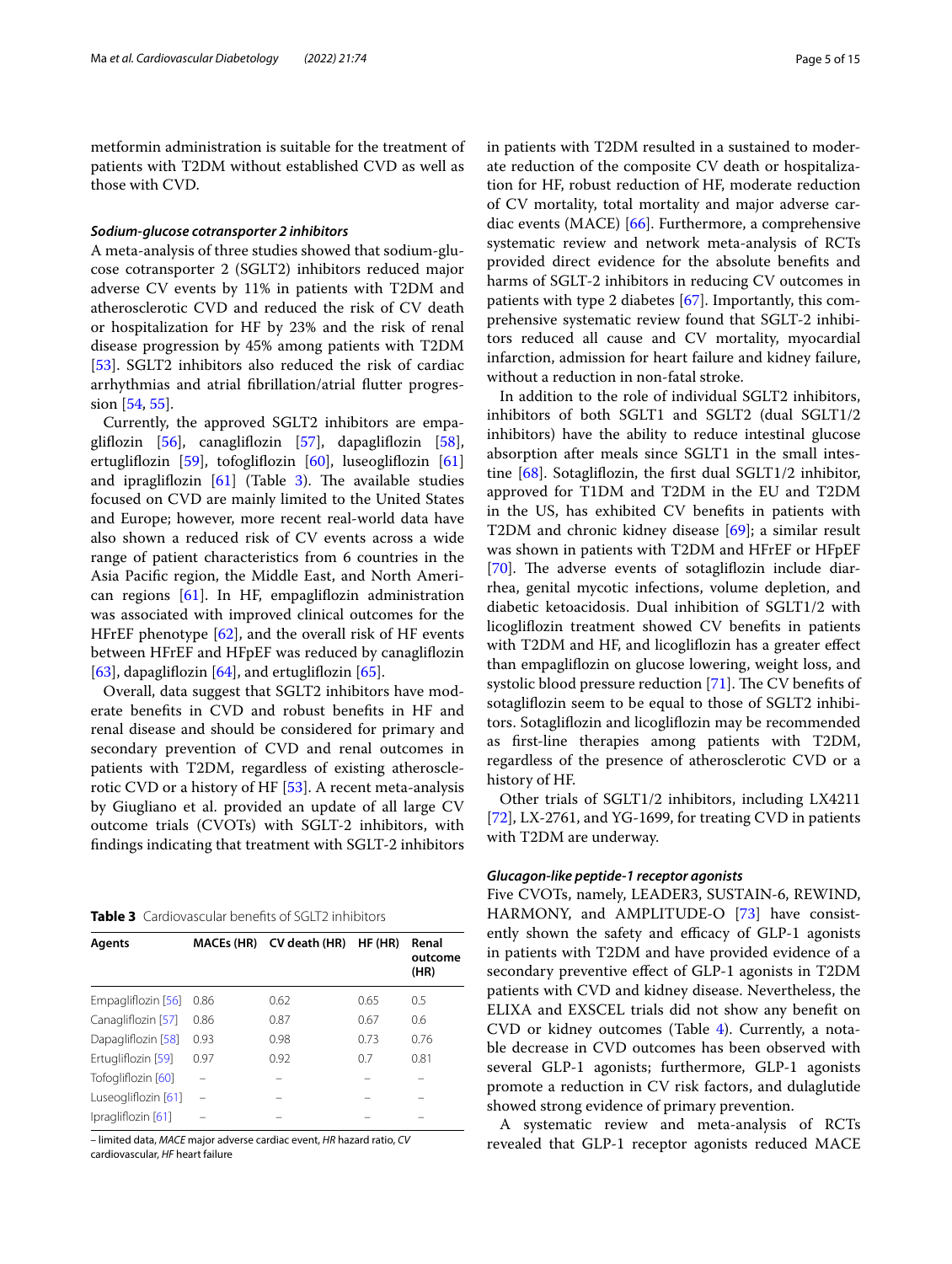| <b>Trial</b>   | Agents        | MACEs (HR/p) | CV death (HR/p) | HF(HR/p)   | Renal outcome (HR/P) |
|----------------|---------------|--------------|-----------------|------------|----------------------|
| ELIXA          | Lixisenatide  | 1.02/0.78    | 0.98/0.85       | 0.96/0.75  | 0.84/0.083           |
| LEADER3        | Liraglutide   | 0.87/0.01    | 0.98/0.85       | 0.87/0.14  | 0.78/0.003           |
| SUSTAIN-6      | Semaglutide   | 0.74/0.016   | 0.98/0.92       | .11/0.57   | 0.64/0.005           |
| <b>EXSCEL</b>  | Exenatide     | 0.91/0.061   | 0.88/0.096      | 0.94/0.49  | 0.88/0.065           |
| <b>REWIND</b>  | Dulaglutide   | 0.88/0.026   | 0.91/0.21       | 0.93/0.46  | 0.85/0.0004          |
| <b>HARMONY</b> | Albiglutide   | 0.78/0.0006  | 0.93/0.58       | 0.71/0.019 | #                    |
| AMPI ITUDE-O   | Efpeglenatide | 0.73/0.0069  | 0.72/0.07       | 0.61/0.04  | 0.68 / < 0.0001      |

<span id="page-5-0"></span>**Table 4** Cardiovascular benefts of GLP-1 agonists

*p* p values, *#* missing data, *MACE* major adverse cardiac events, *HR* hazard ratio, *CV* cardiovascular, *HF* heart failure

by 14% and also reduced all-cause mortality by 12%, hospital admission for HF by 11%, and the composite kidney outcome by 21%, with no increase in risk of severe hypoglycemia, retinopathy, or pancreatic adverse efects [[73\]](#page-12-21). Another meta-analysis showed that GLP-1 receptor agonists are efficacious for treating obesity and T2DM in children [\[74](#page-12-22)]. GLP-1 receptor agonists also safely reduce total MACEs by 12%, hospital admission for HF by 9%, and composite kidney outcomes (reduction in urinary albumin excretion) by 17% in adult T2DM patients [[75\]](#page-12-23). Unexpectedly, a beneficial effect on HF has been observed with GLP-1 agonists. Furthermore, the largest and most current systematic review showed that GLP-1 agonists reduced all cause and CV mortality, myocardial infarction, non-fatal stroke, kidney failure and admission for HF in subjects with T2DM [\[67\]](#page-12-15). Overall, these important data provide novel insights into the benefts of GLP-1 receptor agonists in CVD patients; however, the benefts they may confer to primary prevention patients are unclear.

In summary, GLP-1 agonists show a beneficial effect on CVD, HF, and kidney outcomes and a reduction in weight gain, blood pressure, and levels of HbA1c and LDL-C. Therefore, GLP-1 agonists are recommended in the context of secondary prevention in patients with T2DM and CVD.

Finally, because the dual GIP/GLP-1 agonists will soon be introduced into clinical practice, it is worth addressing their potential. A phase 3 trial of tirzepatide showed that the mean HbA1c level decreased from baseline by 1.87–2.07%, more participants met their HbA1c targets, and weight loss ranged from 7.0 to 9.5 kg  $[76]$  $[76]$ . The efficacy of tirzepatide treatment in patients with T2DM was shown to be superior to that of treatment with 1.5 mg dulaglutide [[77\]](#page-12-25) and semaglutide [\[78](#page-12-26)]. Unfortunately, there are still no data on CVOTs with tirzepatide. However, tirzepatide treatment showed a good safety profle in T2DM patients with a high risk of or established CVD, an improved efect on HbA1c in comparison with insulin glargine, and no increases in MACE events compared

to insulin glargine [[79\]](#page-12-27). Available data show an important efect of tirzepatide in terms of HbA1c reduction, weight loss, blood pressure and lipid profles, with this efect persisting for up to 2 years without increased CVD risk [\[80](#page-12-28)]. Tirzepatide displays primary preventive efects in T2DM with or without CVD risk and may be a wellpositioned glucose-lowering agent in future therapeutic regimens.

Clinical trials of dual GIP/GLP-1 agonists, such as combined GIP and GLP-1 infusion [\[81\]](#page-12-29) and NNC0090- 2746 [[82\]](#page-12-30), are ongoing.

# *Other antidiabetic agents*

Dipeptidylpeptidase-4 (DPP4) inhibitors have been reported to be neutral with regard to CV outcomes [\[83](#page-12-31)]. However, the use of saxagliptin is associated with an increase in hospitalization for HF  $[84]$  $[84]$ , which should be carefully considered.

Regarding sulfonylureas, these older agents are inexpensive and widely available and are used as glucose-lowering agents for T2DM patients with CVD. The UKPDS 33 has confrmed the reduced microvascular risk of sulfonylureas [[85\]](#page-12-33). In addition, the TOSCA.IT trial confrmed the CV safety of sulfonylureas [\[86\]](#page-13-0). Insulin is a widely extended therapeutic option. A meta-analysis showed that insulin treatment does not increase the risk of CV mortality and myocardial infarction [[87](#page-13-1)]. A RCT showed that insulin glargine had a neutral efect on CV outcomes [[88\]](#page-13-2), and insulin is widely used to treat T2DM with CVD.

Finally, pioglitazone reduced key secondary macrovascular outcomes in people with T2DM without CV events whose glucose levels were controlled with metformin monotherapy [\[86](#page-13-0)]. Although the PROactive trial failed to show an efect of pioglitazone on the primary composite outcome, this drug resulted in a decrease in the secondary outcome (i.e., the classical 3 component MACE) [[89\]](#page-13-3). Pioglitazone was also associated with a reduced risk of diabetes, ischemic stroke, and myocardial infarction in patients without diabetes [[90\]](#page-13-4). An adverse efect of pioglitazone is an increased risk of developing HF, thus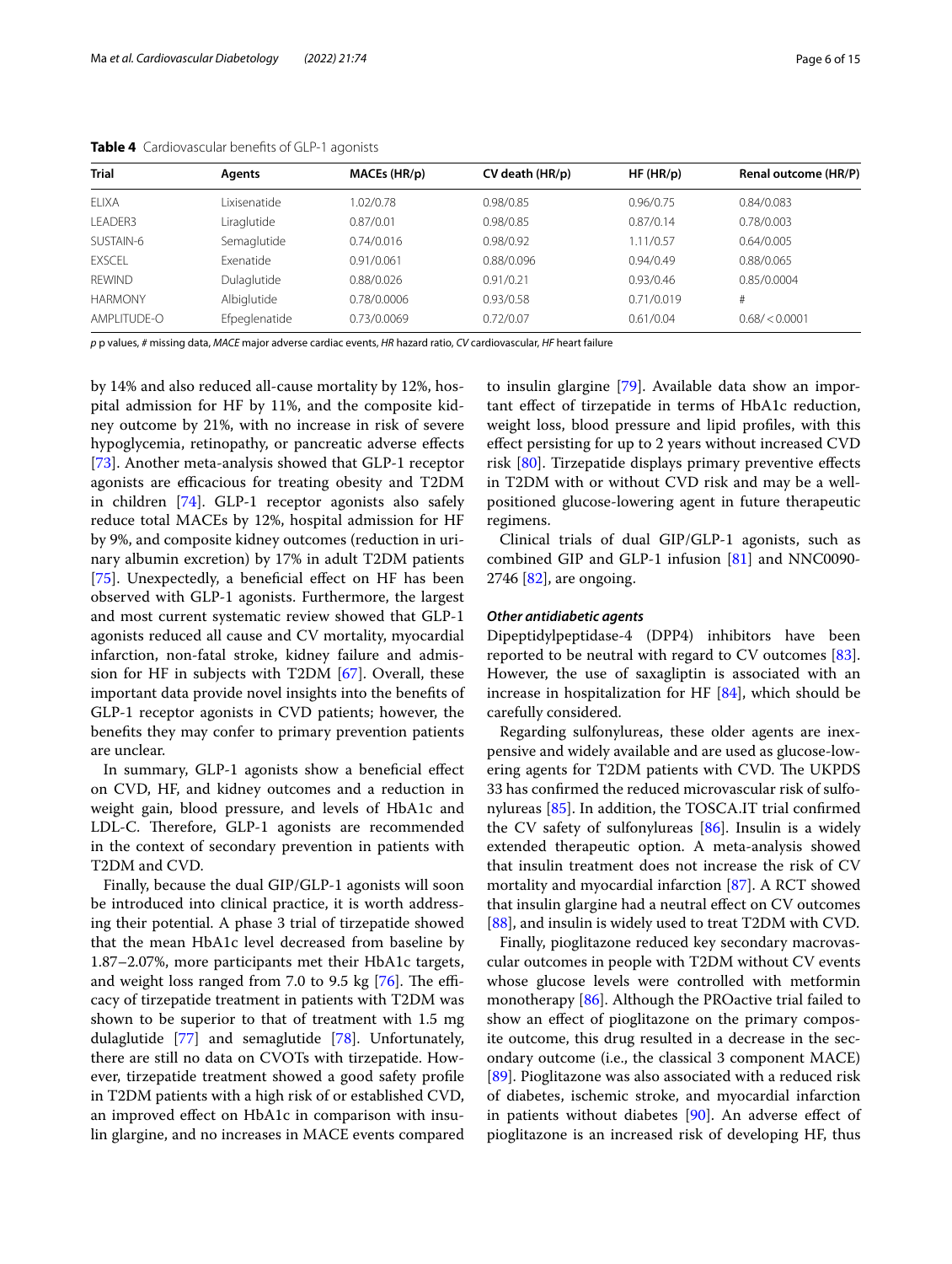pioglitazone should not be used to treat subjects with HF. Therefore, pioglitazone may be used as an add-on treatment to metformin for people with T2DM, as these drugs are widely available and afordable.

# **Current recommendations on the use of antidiabetic drugs with regard to CVD**

Diferent scientifc societies recommend the use of antidiabetic therapies in CVD, including the AHA [[39\]](#page-11-33), the ADA [[91\]](#page-13-5), the ESC [\[41\]](#page-11-22) and the ESC/EASD [[40\]](#page-11-34); Chinese scientific bodies, however, do not  $[92]$  $[92]$ . The overall medication regimen is roughly similar, with a key focus on metformin, GLP-1 agonists and SGLT2 inhibitors in guidelines for treating CVD in T2DM patients (Table [5](#page-6-0)). The ADA and the EASD issued an update of their joint 2018 recommendations on management of hyperglycemia  $[93]$  $[93]$  $[93]$ . The major updates included: 1) SGLT2 inhibitors are recommended in patients with T2DM and HF, particularly those with HFrEF, to reduce hHF, MACE, and CV death and to prevent the progression of CKD, HF, MACE, and CV death in patients with T2DM with CKD; 2) to reduce risk of MACE, GLP-1 receptor agonists can also be considered in patients with type 2 diabetes without established CVD with indicators of high risk, specifcally, patients aged 55 years or older with coronary, carotid, or lower extremity artery stenosis>50%, and left ventricular hypertrophy. 3) for patients with type 2 diabetes and established atherosclerotic CV disease (such as those with prior myocardial infarction, ischemic stroke, unstable angina with ECG changes, myocardial ischemia on imaging or stress test, or revascularization of coronary, carotid, or peripheral arteries) where MACE is the gravest threat, the level of evidence for MACE beneft is greatest for GLP-1 receptor agonists.

The use of glucose-lowering agents should depend on CV status and T2DM complications. SGLT2 inhibitors (empaglifozin, canaglifozin, and dapaglifozin) are associated with a lower risk of HF hospitalization in patients with DM, and are recommended [\[94](#page-13-8)]. More importantly, the largest available systematic review found that SGLT2 inhibitors and GLP-1 receptor agonists lowered all-cause mortality, CV mortality, non-fatal myocardial infarction, and kidney failure. However, SGLT-2 inhibitors reduced admission to hospital for HF more than GLP-1 receptor agonists, and GLP-1 receptor agonists reduced non-fatal stroke more than SGLT-2 inhibitors (which appeared to have no effect) [[67\]](#page-12-15).

One RCT has shown the efficacy of metformin in patients with T2DM and HF [[48\]](#page-11-29). Accordingly, metformin should be considered for treating patients with T2DM and HF (eGFR>30 mL/min) [[94\]](#page-13-8). Pioglitazone and saxagliptin are contraindicated in patients with HF or at risk of HF. Although initial data from RCTs of GLP-1 agonists supported a neutral efect on the risk of HF, a recent meta-analysis showed benefts of GLP-1 agonists in HF and diabetes [\[67](#page-12-15)]. However, current guidelines recommend SGLT2 inhibitors as the most suitable treatment in patients with HF.

# **Hypertension**

The presence of hypertension in patients with T2DM signifcantly increases the risk of CVD development, and a study revealed that evaluated blood pressure down to<120 mm Hg and<70 mm Hg could decrease mortality, macrovascular, and microvascular events regardless of baseline systolic blood pressure  $[39]$  $[39]$ . Thus, lowering blood pressure reduces CVD events and microvascular

<span id="page-6-0"></span>

| Table 5 Recommendations on the use of antidiabetic drugs |  |
|----------------------------------------------------------|--|
|----------------------------------------------------------|--|

| Antidiabetic drugs choice                                                            | Population                                                                                                                                                                                  | Guideline | References |
|--------------------------------------------------------------------------------------|---------------------------------------------------------------------------------------------------------------------------------------------------------------------------------------------|-----------|------------|
| SGLT-2 inhibitor and /or GLP-1 RA                                                    | Patients with T2DM with established atherosclerotic CVD, or multiple risk<br>factors for CVD or established kidney disease irrespective of additional<br>glucose lowering and metformin use | ada       | [91]       |
| SGIT-2 inhibitor                                                                     | Patients with T2DM and established HFrEF                                                                                                                                                    |           |            |
| Initiated with metformin                                                             | Patients with T2DM and/or stable HF                                                                                                                                                         |           |            |
| Initiated with an SGIT-2 inhibitor or GI P-1 RA                                      | Patients with newly diagnosed T2DM and established atherosclerotic CVD,<br>or very high risk factors for CVD before metformin use                                                           | ESC/EASD  | [40]       |
| Initiated with metformin                                                             | Overweight patients with T2DM without CVD and at moderate CV risk                                                                                                                           |           |            |
| Metformin                                                                            | In persons with T2DM with atherosclerotic CVD                                                                                                                                               | ESC       | [41]       |
| Initiated with an SGLT-2 inhibitor or GLP-1 RA                                       | In patients with T2DM without atherosclerotic CVD, HF, or chronic kidney<br>disease                                                                                                         |           |            |
| SGLT-2 inhibitor, GLP-1 agonists and metformin Consistent with current ADA quideline |                                                                                                                                                                                             | AHA       | [39]       |

*DM* diabetes mellitus, *CVD* cardiovascular disease, *T2DM* type 2 diabetes mellitus, *ASCVD* atherosclerotic cardiovascular disease, *ADA* American Diabetes Association, *ESC* European Society of Cardiology, *EASD* European Association for the Study of Diabetes, *HF* heart failure, *SGLT-2* sodium-glucose cotransporter -2, *GLP-1 RA* glucagon-like peptide-1 receptor agonist, *ACC* American College of Cardiology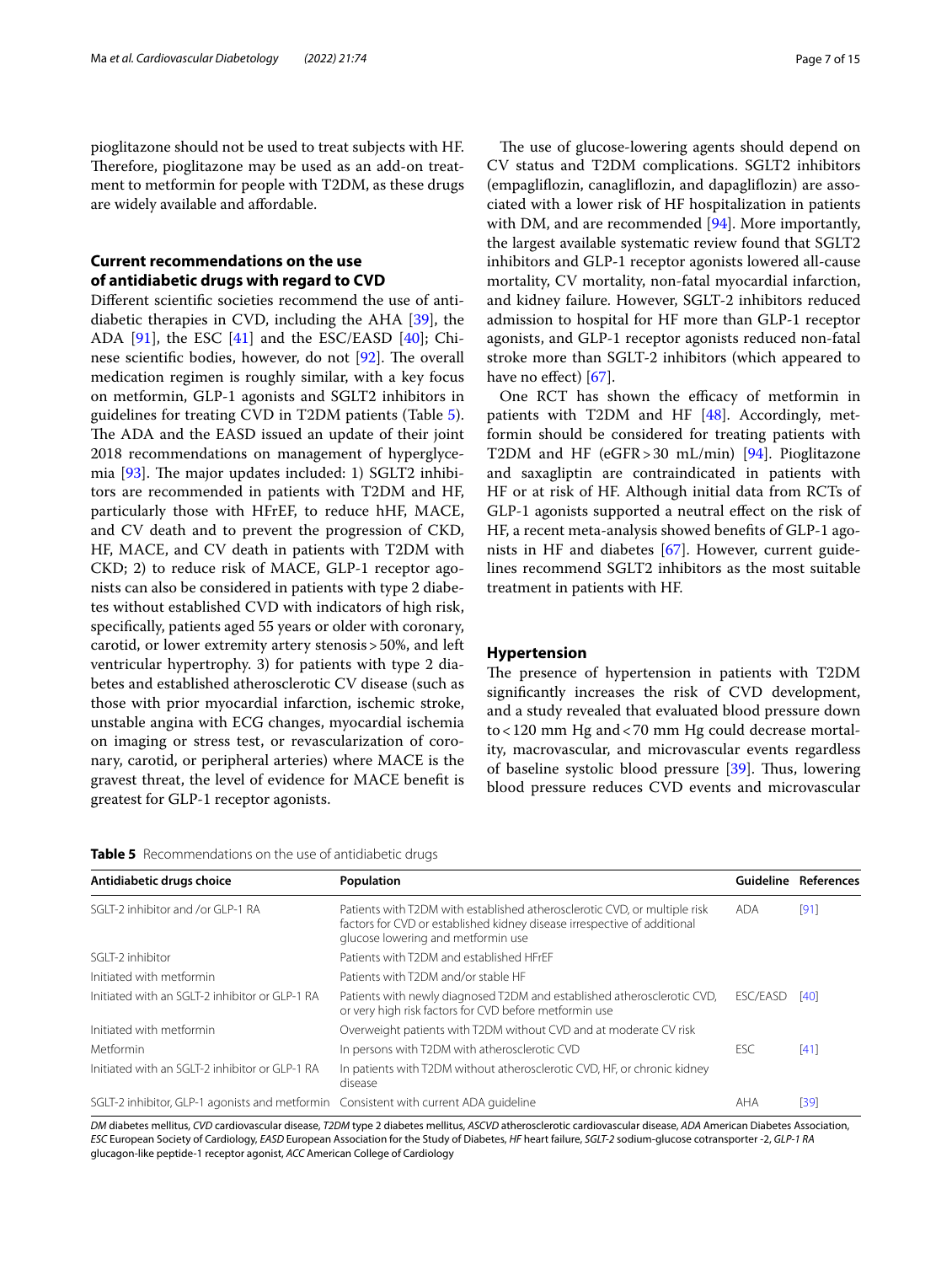complications and has a favorable efect on CVD outcomes in patients with and without T2DM.

#### **Blood pressure treatment target**

A target of 140/90 mmHg may be reasonable among patients with T2DM and stable CAD or patients with higher blood pressure targets; lower blood pressure targets of<130/80 mmHg can be recommended for patients with a higher risk of stroke and microvascular complications, according to the AHA [[95\]](#page-13-9). A target of<130/80 mmHg may be appropriate for patients with diabetes and hypertension at higher CV risk (existing atherosclerotic cardiovascular disease (ASCVD) or 10-year ASCVD risk $\geq$ 15%), whereas a blood pressure target of<140/90 mmHg is recommended for individuals with diabetes and hypertension at lower risk for CVD (10-year ASCVD risk <  $15\%$ ). The ADA advises that a reading higher than 120/80 mmHg in patients with T2DM indicates the need for lifestyle intervention. In pregnant patients with diabetes and preexisting hypertension, a blood pressure target of 110–135/85 mmHg is suggested in the interest of reducing the risk for accelerated maternal hypertension [\[91](#page-13-5)]. ESC guidelines recommend that the initial target of  $<$  140/90 mm Hg with goal of 120–130/<80 mm Hg is suitable for patients aged  $18-69$ ; the target of  $130-139/ $80$  mm$ Hg, with <130/<80 mm Hg being acceptable if tolerated is suitable for adults  $>70$  years of age [\[41](#page-11-22)], although the blood pressure target for T2DM patients with CVD

<span id="page-7-0"></span>

|  |  | Table 6 Targets for the control of blood pressure |  |
|--|--|---------------------------------------------------|--|
|--|--|---------------------------------------------------|--|

is unclear. Overall, individualized blood pressure targets are recommended based on CVD status and individual

# **Treatment choice**

condition (Table [6](#page-7-0)).

The ADA and ESC guidelines consistently recommend that initial treatment should involve the drug classes demonstrated to reduce CVD events in patients with T2DM and hypertension, and dual therapy, ACE inhibitors or ARBs in conjunction with dihydropyridine calcium channel blockers or thiazide diuretics are recommended as the first-line treatment  $[41]$  $[41]$ , [94\]](#page-13-8). For patients with a urine albumin-to-creatinine ratio≥30 mg/g, initial treatment should include an ACE inhibitor or ARB. For patients with pre-DM, ACE inhibitors or ARBs rather than diuretics or β-blockers are recommended due to the increased risk of new-onset T2DM from diuretics and β-blockers [[96\]](#page-13-10). Nebivolol does not reduce insulin sensitivity and may be used as an antihypertensive treatment for T2DM patients [[97\]](#page-13-11).

In addition, a double-blind clinical trial has shown that the non-steroidal potent MRA blocker fnerenone is efficacious and safe to reduce HF cardiac biomarkers, HF, and albuminuria in T2DM. Diferent trials also demonstrated a signifcant reduction in the primary outcome (CV death, non-fatal myocardial infarction, non-fatal stroke, or hospitalization for HF) in those subjects with T2DM and chronic kidney dis-ease receiving finerenone [[98–](#page-13-12)[100](#page-13-13)]. Indeed, finerenone

| Parameter | Target                                                                  | Population                                                                                                                               |          | Guideline References |
|-----------|-------------------------------------------------------------------------|------------------------------------------------------------------------------------------------------------------------------------------|----------|----------------------|
|           | Blood pressure <140/90 mmHq                                             | Patients with T2DM and stable coronary artery<br>disease or with higher blood pressure target                                            | AHA      | [95]                 |
|           | <130/80 mmHq                                                            | Patients with a higher risk of stroke and microvascu-<br>lar complications                                                               |          |                      |
|           | <140/90 mmHq                                                            | Patients with DM and hypertension at lower risk for<br>CVD (10 year atherosclerotic CVD risk < 15%)                                      | ada      | [91]                 |
|           | <130/80 mmHq                                                            | Patients with DM and hypertension at higher CV risk<br>(existing atherosclerotic CVD or 10-year atheroscle-<br>rotic CVD risk $> 15\%$ ) |          |                      |
|           | 110-135/85 mmHg                                                         | Pregnant women with DM and preexisting hyper-<br>tension                                                                                 |          |                      |
|           | $<$ 120/80 mmHq                                                         | Patients who need lifestyle intervention                                                                                                 |          |                      |
|           | 130-139/<80 but not<70 mmHg                                             | Older people (aged > 65 years)                                                                                                           | ESC/EASD | [94]                 |
|           | 130/<80 but not <70 mmHg and <130/<80 but<br>not < 70 mmHg if tolerated | Patients with hypertension and DM                                                                                                        |          |                      |
|           | <140/90 mmHq                                                            | All treated patients                                                                                                                     | ESC      | [41]                 |
|           | 120-130/<80 mmHg                                                        | Younger patients (18-69 years)                                                                                                           |          |                      |
|           | 130-139/<80 mmHg and <130 /<80 mmHg if<br>tolerated                     | Patients aged $\geq$ 70 years                                                                                                            |          |                      |

*DM* diabetes mellitus, *CVD* cardiovascular disease, *T2DM* type 2 diabetes mellitus, *ASCVD* atherosclerotic cardiovascular disease, *ADA* American Diabetes Association, *ESC* European Society of Cardiology, *EASD* European Association for the Study of Diabetes, *AHA* American Heart Association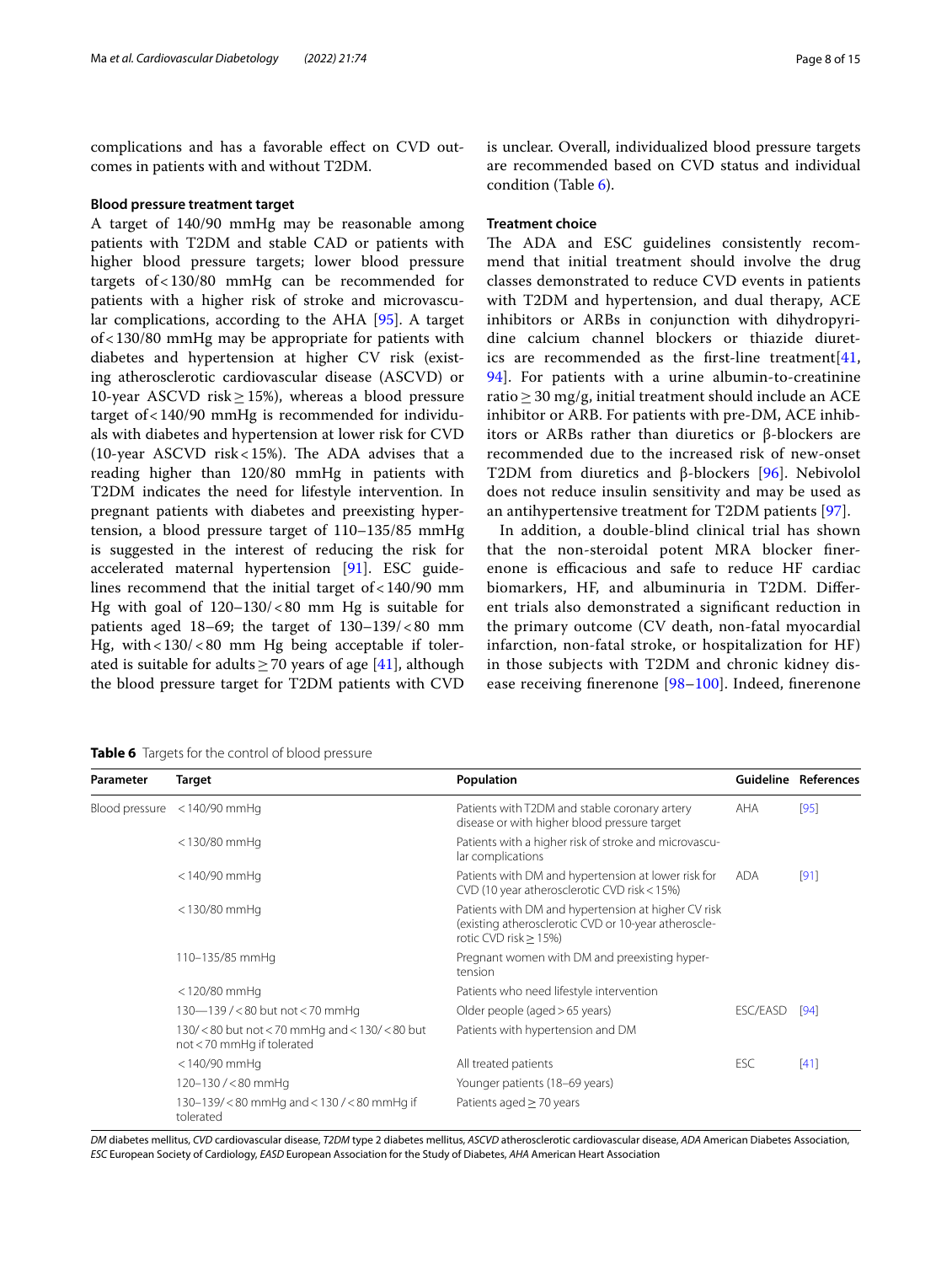with T2DM and kidney disease irrespective of HbA1c levels or insulin use [[101\]](#page-13-14). Therefore, finerenone should be considered for treatment of patients with T2DM, and this agent is likely to be included as an important treatment option in future updates of current guidelines.

# **Lipid management**

The presence of diabetic dyslipidemia in patients with T2DM is, at least in part, a cause of CVD. Moreover, diabetic dyslipidemia, including elevated triglycerides, low-density lipoprotein cholesterol (LDL-C) and low high-density lipoprotein cholesterol (HDL-C), is associated with increased CV events, especially in high-risk populations [[102\]](#page-13-15). Accounting for metabolic dyslipidemia in CVD risk stratifcation is necessary for patients with T2DM [\[103](#page-13-16)].

# **Lipid targets**

The concept of "lower is better" regarding LDL levels has been supported for reducing the risk of CVD in patients with T2DM and CVD  $[104]$  $[104]$  $[104]$ . The ADA guidelines recommend that lifestyle interventions be initiated for individuals with abnormal triglyceride levels  $(>150 \text{ mg/dL})$ and/or HDL-C levels (<40 mg/dL for men, 50 mg/dL for women), and an LDL-C target reduction of  $\geq$  50% or more from baseline is reasonable for patients with diabetes and 10-year ASCVD risk of 20% or higher [\[91](#page-13-5)]. The ESC/EASD guidelines recommend an LDL-C target of<55 mg/dL for those with T2DM and at very high CV risk  $[94]$  $[94]$ . The AHA guidelines recommend an LDL-C target reduction of  $\geq$  50% from baseline for those with diabetes and clinical CVD  $[39]$  $[39]$ . The ESC established goals for LDL-C based on level of ASCVD risk [[41](#page-11-22)]. With respect to lipid targets, the AHA/ADA and the ESC/ EASD guideline are shown in Table [7.](#page-8-0)

Meta-analysis has shown that statins are the most efective therapy for reducing CV mortality, followed by PCSK9 inhibitors and statins in combination with ezetimibe. PCSK9 inhibitors efectively reduce MACEs [[105\]](#page-13-18), and statin therapy and add-on treatment with PCSK9 inhibitors or ezetimibe exhibit signifcant beneft in CVD outcomes [\[106](#page-13-19)]. Fibrate therapy reduces major CVD events [[107\]](#page-13-20), and icosapent ethyl exerts a risk reduction in CVD outcomes beyond lipid-lowering effects [[108](#page-13-21)]. Overall, these lipid-lowering drugs have CV benefts for secondary prevention.

Depending on the baseline LDL-C levels, the initiation of statin therapy remains the frst-line treatment in patients (aged<50 years) with a T2DM duration<10 years and without CVD risk factors or with an LDL-C of>100 mg/dL. In patients at very high CVD risk, if the LDL-C target is not reached, despite treatment with the maximum tolerated statin dose, combination therapy with ezetimibe or a PCSK9 inhibitor is recommended [[41,](#page-11-22) [94](#page-13-8)]. In high- and very high-risk patients with triglycerides of 200–500 mg/dL, statins combined with a fbrate or icosapent ethyl may be considered for both macro- and microvascular benefts in patients with T2DM [\[109\]](#page-13-22). Statin therapy is contraindicated in patients with pregnancy.

# **Antiplatelet therapy**

T2DM is associated with increased blood thrombogenicity among patients with non-ST elevation acute coronary syndrome [\[110\]](#page-13-23). Platelet  $P2Y_{12}$  expression is increased fourfold in patients with T2DM, and platelet activation and hypercoagulation in T2DM induce a prothrombotic state and result in an increased risk for CVD events [[111\]](#page-13-24).

<span id="page-8-0"></span>

|  | Table 7 Targets for lipid control |  |
|--|-----------------------------------|--|
|--|-----------------------------------|--|

| Parameter |  | Target                                                         | Population                                                                    |            | Guideline References |
|-----------|--|----------------------------------------------------------------|-------------------------------------------------------------------------------|------------|----------------------|
|           |  | Lipid LDL-C Reduction of $\geq$ 50% or more from baseline      | Adults with diabetes and 10 year atherosclerotic<br>CVD risk of 20% or higher | <b>ADA</b> | $[91]$               |
|           |  | LDL-C Reduction of $\geq$ 50% from baseline                    | Patients with DM and atherosclerotic CVD                                      | AHA        | [39]                 |
|           |  | LDL-C Reduction of $\geq$ 50% from baseline and < 70 mg/dL     | Patients with T2DM > 40 years of age at high CVD risk ESC                     |            | $[41]$               |
|           |  | LDL-C Reduction of $\geq$ 50% from baseline and < 55 mg/<br>dL | Patients with T2DM at very high CVD risk                                      |            |                      |
|           |  | $LDL-C < 100$ mg/dL                                            | Patients with T2DM at moderate CV risk                                        | ESC/EASD   | [94]                 |
|           |  | $<$ 70 mg/dL                                                   | Patients with T2DM at high CV risk                                            |            |                      |
|           |  | $<$ 55 mg/dL                                                   | Patients with T2DM at very high CV risk                                       |            |                      |

*CV* cardiovascular, *ASCVD* atherosclerotic cardiovascular disease, *ADA* American Diabetes Association, *ESC* European Society of Cardiology, *EASD* European Association for the Study of Diabetes, *AHA* American Heart Association, *LDL-C* low-density lipoprotein cholesterol, *HDL-C* high-density lipoprotein cholesterol, *DM* diabetes mellitus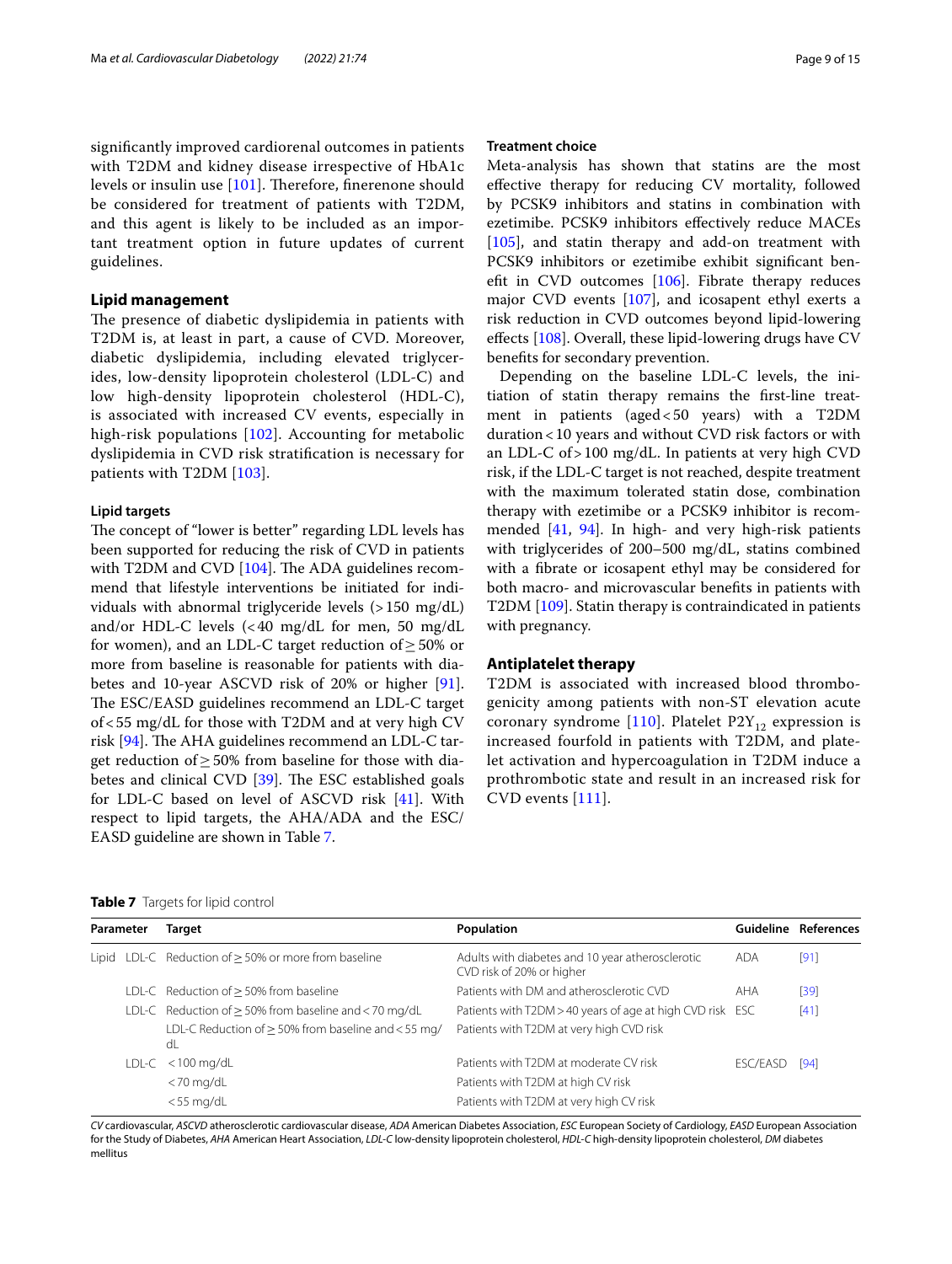# **Aspirin**

The use of aspirin decreases the risk of T2DM among healthy men but not among women [\[112\]](#page-13-25). Low-dose aspirin (81 or 100 mg) is neutral for CVD outcomes and increases the risk for gastrointestinal bleeding when used for primary prevention among patients with T2DM [[113\]](#page-13-26). Contemporary meta-analyses show that the use of aspirin for the primary prevention of CV events needs to be reconsidered [[114](#page-13-27), [115\]](#page-13-28) due to inconsistent CVD benefts and an increased bleeding risk.

In secondary prevention trials, meta-analyses showed that medium-dose aspirin (75–325 mg/day) reduces vascular events over 2 years [[116\]](#page-13-29), an aspirin dose of 75–150 mg daily is a protective regimen for patients with occlusive vascular events  $[117]$  $[117]$ , and aspirin therapy for the secondary prevention of CVD has long been established [\[118\]](#page-13-31). Nonetheless, the longest duration of the included trials was just 4 years, and the aspirin efect for longer term use this requires caution, particularly in the post-acute setting [[119\]](#page-13-32). Meta-analyses showed that early aspirin discontinuation in patients with acute coronary syndrome or percutaneous coronary intervention (PCI) prevented bleeding events with a neutral efect on CVD outcomes [\[120\]](#page-13-33), and the duration of aspirin use (3 months) in patients undergoing complex PCI reduced the risk of bleeding without increasing the risk of ischemic events [\[121\]](#page-13-34). In acute settings, reducing the duration of aspirin use  $\left( < 3 \right)$  months) for secondary prevention of CVD may be proposed.

# *P2Y12 inhibitors*

Compared with aspirin,  $P2Y_{12}$  inhibitors reduce the risk of myocardial infarction and stroke in secondary pre-vention [[122\]](#page-14-0); thus,  $P2Y_{12}$  inhibitors may be a useful option for secondary prevention.  $P2Y_{12}$  inhibitors include prasugrel, ticagrelor and clopidogrel. Long-term administration of clopidogrel reduces the risk of myocardial infarction or vascular death, and the overall efficacy is superior to that of aspirin  $[123]$  $[123]$ . The benefits of prasugrel and ticagrelor over clopidogrel are even greater, and a reduction in CVD mortality was observed only with ticagrelor [[124\]](#page-14-2). Ticagrelor exerts similar or greater inhibition of platelet reactivity than prasugrel in diabetic patients with CAD [\[125\]](#page-14-3). For patients after PCI, discontinuation of aspirin within 1 to 3 months with continued  $P2Y_{12}$  inhibitor monotherapy has a neutral effect on MACE outcomes with a reduction in bleeding [\[121\]](#page-13-34).

# **Rivaroxaban**

Rivaroxaban has been shown to reduce the incidence of CVD and an increased risk of bleeding among patients with chronic coronary syndrome [[126\]](#page-14-4). Compared to warfarin, rivaroxaban reduces stroke, myocardial infarction and MACEs with a lower risk of bleeding among patients with atrial fbrillation and diabetes [[127\]](#page-14-5).

## **Treatment choice**

Depending on risk stratifcation and the risk of bleeding, ESC guidelines recommend that aspirin be considered for primary prevention among patients with a risk of CVD or a diagnosis of CVD and low risk of bleeding [[41](#page-11-22), [94\]](#page-13-8).

Intensive secondary prevention is indicated for patients with T2DM and CVD. Aspirin therapy (75–162 mg/day) is recommended as a secondary preventive strategy for patients with T2DM and atherosclerotic CVD. For diabetic patients with an aspirin allergy, clopidogrel (75 mg/ day) should be used [\[128\]](#page-14-6). Long-term dual antiplatelet therapy is approved for patients with additional high-risk markers.

The addition of clopidogrel to aspirin for people with CVD risk or established CVD is associated with a reduction in myocardial infarction and ischemic stroke, however it also leads to an increase in bleeding  $[129]$ . This regimen may increase CVD death among patients with DM and microalbuminuria ( $\geq$  30 μg/mL) [\[130](#page-14-8)]. The CV beneft of clopidogrel plus aspirin is reduced in T2DM due to high platelet reactivity, and increasing the dose of clopidogrel and aspirin may enhance antiplatelet efects  $[131, 132]$  $[131, 132]$  $[131, 132]$  $[131, 132]$  $[131, 132]$ . The benefit of an intensive antiplatelet regimen in these patients is still unclear. The National Institute for Health and Care Excellence (NICE) recommends prasugrel plus aspirin for people with ST elevation myocardial infarction after PCI. Prasugrel or ticagrelor plus aspirin is recommended for people with non-ST elevation myocardial infarction after PCI. Clopidogrel and oral anticoagulants other than prasugrel or ticagrelor for up to one year are recommended for people with acute coro-nary syndrome and atrial fibrillation after PCI [\[133](#page-14-11)]. The recommended duration of these regimens is>30 months [[134\]](#page-14-12), while meta-analyses have indicated inconsistent results on the duration of dual antiplatelet therapy after PCI with drug-eluting stents [\[135](#page-14-13), [136\]](#page-14-14), and discontinuation of aspirin within 1 to 3 months with continued  $P2Y_{12}$ inhibitor monotherapy is recommended [[137\]](#page-14-15).

For patients with DM and atrial fbrillation or peripheral artery disease, ESC guidelines recommend rivaroxaban therapy [\[94](#page-13-8)]. Rivaroxaban plus aspirin is the preferred long-term antithrombotic regimen for patients with chronic coronary syndrome and high-risk factors [[126\]](#page-14-4).

# **Conclusion**

The current main targets for the control of glycemia, lipids and blood pressure levels in patients according to the most commonly used guidelines should be included as an individualized strategy to prevent CVD in T2DM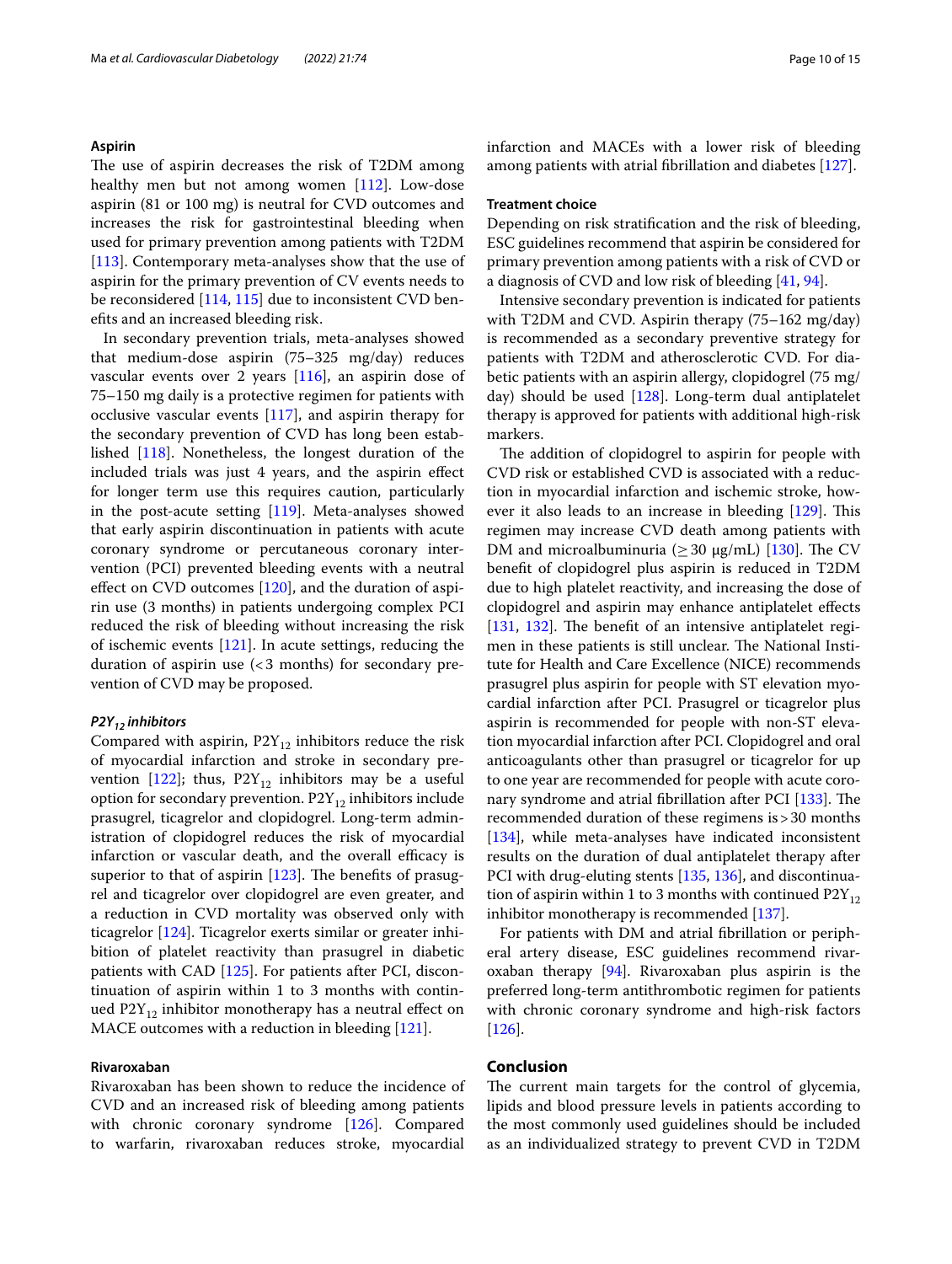(Tables [2](#page-3-0), [6](#page-7-0) and [7](#page-8-0)). Although the incidence and mortality rate of T2DM-related CVD have decreased, the prevalence and mortality rate of CVDs in patients with T2DM continues to rise, and most T2DM-related CVDs may be prevented by lifestyle modifcation and the use of adjunctive drugs. The notion of T2DM-related CVD care has transitioned from comprehensive medical intervention to precision diabetes therapy. For T2DM patients with established CVD, the GLP-1 agonists, SGLT2 inhibitors, and blood-pressure and lipid-lowering drugs provide an improved precision treatment approach.

#### **Abbreviations**

T2DM: Type 2 diabetes mellitus; CVD: Cardiovascular disease; HF: Heart failure; CAD: Coronary artery disease; HFpEF: Heart failure with preserved ejection fraction; HFrEF: Heart failure with reduced ejection fraction; HbA1c: Hemoglobin A1c; SGLT2: Sodium-glucose cotransporter 2; GLP-1: Glucagon-like peptide-1 receptor; DPP4: Dipeptidylpeptidase-4; RCT: Randomized controlled trial; AHA: American Heart Association; ADA: American Diabetes Association; ESC: European Society of Cardiology; EASD: European Association for the Study of Diabetes; GFR: Glomerular fltration rate; pre-DM: Prediabetes; ACE: Angiotensin-converting enzyme; ARB: Angiotensin II receptor blockers; TGs: Triglycerides; LDL-C: Low-density lipoprotein cholesterol; HDL-C: High-density lipoprotein cholesterol; PCSK9: Proprotein convertase subtilisin/kexin 9; PCI: Percutaneous coronary intervention; MACE: Major adverse cardiac event; NICE: National Institute for Health and Care Excellence.

#### **Acknowledgements**

None to report.

#### **Author contributions**

All authors contributed to the literature search and interpretation of the available evidence. C-XM drafted the manuscript, and X-NM, C-HG, Y-DL, DM and S-BF critically revised the manuscript. All authors read and approved the fnal manuscript.

## **Funding**

The authors disclose receipt of the following forms of fnancial support for the research, authorship, and publication of this article: this work was supported by grants from the Lanzhou Chengguan District Science and Technology Plan Project (2021-9-19), the Hospital Fund of the First Hospital of Lanzhou University (ldyyyn2020-93), the Construction Program of Gansu Provincial Clinical Medical Research Center for Endocrine Diseases (20JR10FA667), the Gansu Provincial Natural Science Foundation (20JR10RA681), and the Special Funds of Science and Technology Development of the Chinese Central Government to Guide Local in 2020 (1004TCYA032).

### **Availability of data and materials**

Not applicable.

# **Declarations**

# **Ethics approval and consent to participate**

Not applicable.

# **Consent for publication**

All authors gave consent for the publication of the article.

#### **Competing interests**

I declare that the authors have no competing interests as defned by BMC, or other interests that might be perceived to influence the results and/or discussion reported in this paper.

#### **Author details**

<sup>1</sup> Department of Endocrinology, The First Hospital of Lanzhou University, No. 1 West Donggang Road, Lanzhou, Gansu 730000, People's Republic of China. 2 <sup>2</sup>The First Clinical Medical College of Lanzhou University, Lanzhou 730000, Gansu, China. <sup>3</sup> College of Integrated Traditional Chinese and Western Medicine, Gansu University of Chinese Medicine, Lanzhou 730000, Gansu, China. 4 Department of Endocrinology & Nutrition, CIBER of Diabetes and Associated Metabolic Diseases (CIBERDEM), Hospital de la Santa Creu i Sant Pau, Autonomous University of Barcelona, 08041 Barcelona, Spain.

# Received: 15 March 2022 Accepted: 28 April 2022

#### <span id="page-10-0"></span>**References**

- 1. Diabetes. World Health Organization 2021, [https://www.who.int/news](https://www.who.int/news-room/fact-sheets/detail/diabetes) [room/fact-sheets/detail/diabetes.](https://www.who.int/news-room/fact-sheets/detail/diabetes) Accessed 10 Nov 2021.
- <span id="page-10-1"></span>2. World health statistics 2020: monitoring health for the SDGs, sustainable development goals. Geneva: World Health Organization 2020. Licence: CC BY-NC-SA 3.0 IGO.
- <span id="page-10-2"></span>3. World health statistics 2021: monitoring health for the SDGs, sustainable development goals. Geneva: World Health Organization 2021. Licence: CC BY-NC-SA 3.0 IGO.
- <span id="page-10-3"></span>4. Einarson TR, Acs A, Ludwig C, Panton UH. Prevalence of cardiovascular disease in type 2 diabetes: a systematic literature review of scientifc evidence from across the world in 2007–2017. Cardiovasc Diabetol. 2018;17(1):83–83.
- <span id="page-10-4"></span>5. James DE, Stöckli J, Birnbaum MJ. The aetiology and molecular landscape of insulin resistance. Nat Rev Mol Cell Biol. 2021. [https://doi.org/](https://doi.org/10.1038/s41580-021-00390-6) [10.1038/s41580-021-00390-6.](https://doi.org/10.1038/s41580-021-00390-6)
- <span id="page-10-5"></span>6. Robins SJ, Rubins HB, Faas FH, Schaefer EJ, Elam MB, Anderson JW, Collins D. Insulin resistance and cardiovascular events with low HDL cholesterol: the Veterans Affairs HDL Intervention Trial (VA-HIT). Diabetes Care. 2003;26(5):1513–7.
- <span id="page-10-6"></span>7. Stratton IM, Adler AI, Neil HA, Matthews DR, Manley SE, Cull CA, Hadden D, Turner RC, Holman RR. Association of glycaemia with macrovascular and microvascular complications of type 2 diabetes (UKPDS 35): prospective observational study. BMJ (Clinical research ed). 2000;321(7258):405–12.
- <span id="page-10-7"></span>8. Jia G, Whaley-Connell A, Sowers JR. Diabetic cardiomyopathy: a hyperglycaemia- and insulin-resistance-induced heart disease. Diabetologia. 2018;61(1):21–8.
- <span id="page-10-8"></span>9. Stephanie A, Amiel PA, et al. Hypoglycaemia, cardiovascular disease, and mortality in diabetes: epidemiology, pathogenesis, and management. Lancet Diabetes Endocrinol. 2019;7(5):385–96.
- <span id="page-10-9"></span>10. Harding JL, Pavkov ME, Magliano DJ, Shaw JE, Gregg EW. Global trends in diabetes complications: a review of current evidence. Diabetologia. 2019;62(1):3–16.
- <span id="page-10-10"></span>11. Federation ID. Diabetes and cardiovascular disease. Brussels: International Diabetes Federation; 2016.
- <span id="page-10-11"></span>12. Mosenzon O, Alguwaihes A, Leon JLA, Bayram F, Darmon P, Davis TME, Dieuzeide G, Eriksen KT, Hong T, Kaltoft MS, et al. CAPTURE: a multinational, cross-sectional study of cardiovascular disease prevalence in adults with type 2 diabetes across 13 countries. Cardiovasc Diabetol. 2021;20(1):154.
- <span id="page-10-12"></span>13. Artime E, Romera I, Díaz-Cerezo S, Delgado E. Epidemiology and economic burden of cardiovascular disease in patients with type 2 diabetes mellitus in spain: a systematic review. Diabetes Ther. 2021;12(6):1631–59.
- <span id="page-10-13"></span>14. Tesfaye A, Josef H, Wube TB, Girma Z, Negasa B, Muche T, Zewude B. Magnitude of, and factors associated with cardiovascular disease among type two diabetes mellitus patients. DMSO. 2020;13:4123–9.
- <span id="page-10-14"></span>15. Rawshani A, Rawshani A, Franzén S, Eliasson B, Svensson AM, Miftaraj M, McGuire DK, Sattar N, Rosengren A, Gudbjörnsdottir S. Mortality and cardiovascular disease in type 1 and type 2 diabetes. N Engl J Med. 2017;376(15):1407–18.
- <span id="page-10-15"></span>16. Park JH, Ha KH, Kim BY, Lee JH, Kim DJ. Trends in cardiovascular complications and mortality among patients with diabetes in South Korea. Diabetes Metab J. 2021;45(1):120–4.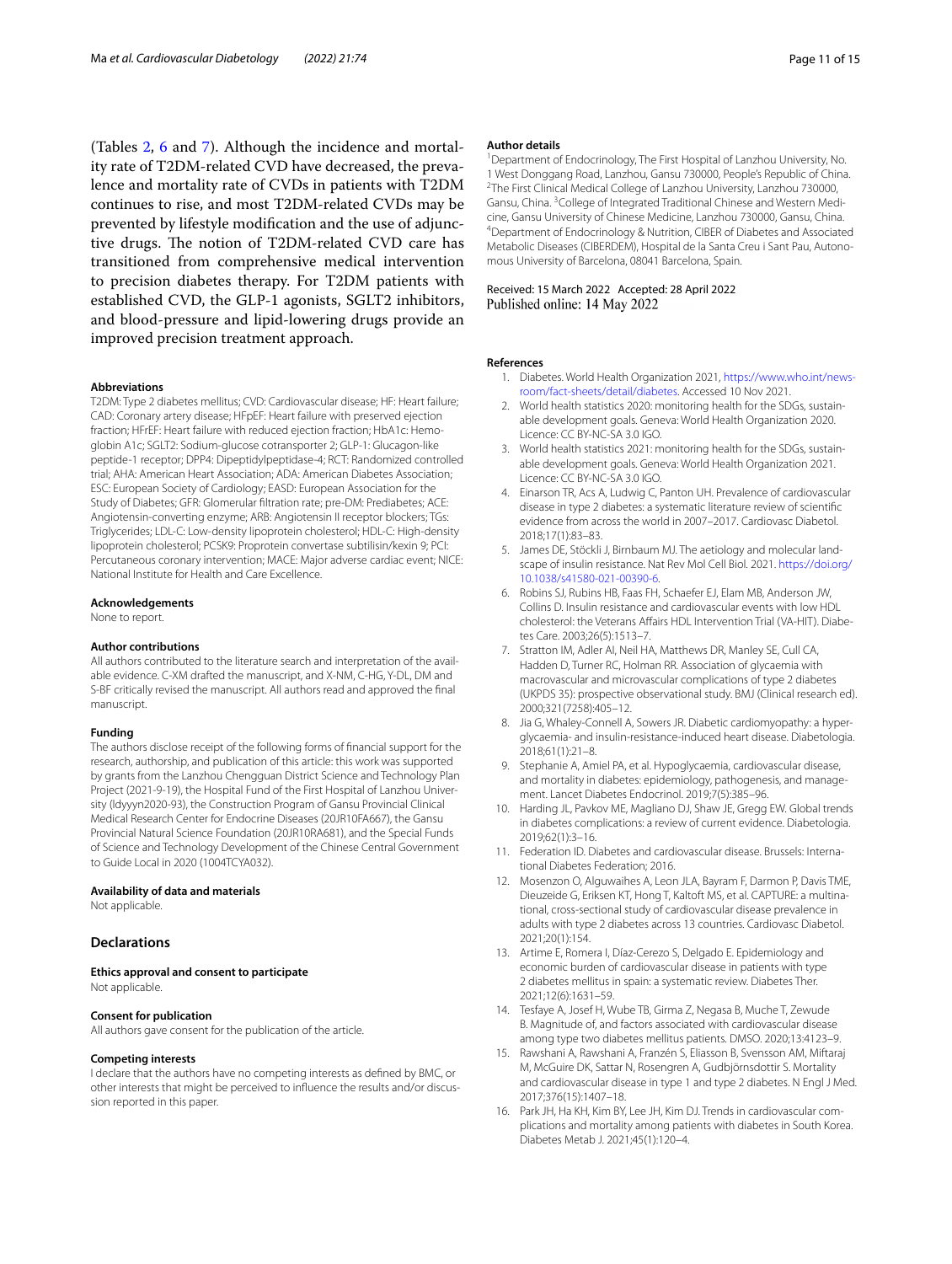- <span id="page-11-0"></span>17. Oo MM, et al. Observational study investigating the prevalence of asymptomatic stage B heart failure in patients with type 2 diabetes who are not known to have coronary artery disease. BMJ Open. 2021;11(1): e039869.
- <span id="page-11-1"></span>18. Echouffo-Tcheugui JB, Zhang S, Florido R, Hamo C, Pankow JS, Michos ED, Goldberg RB, Nambi V, Gerstenblith G, Post WS, et al. Duration of diabetes and incident heart failure: the ARIC (Atherosclerosis Risk In Communities) study. JACC Heart failure. 2021;9(8):594–603.
- <span id="page-11-2"></span>19. Yun JS, Ko SH. Current trends in epidemiology of cardiovascular disease and cardiovascular risk management in type 2 diabetes. Metabolism. 2021;123:154838.
- <span id="page-11-3"></span>20. Goodall R, Alazawi A, Hughes W, Bravis V, Salciccioli JD, Marshall DC, Crowley C, Shalhoub J. Trends in type 2 diabetes mellitus disease burden in European Union countries between 1990 and 2019. Sci Rep. 2021;11(1):15356–15356.
- <span id="page-11-4"></span>21. Gregg EW, Cheng YJ, Srinivasan M, Lin J, Geiss LS, Albright AL, Imperatore G. Trends in cause-specifc mortality among adults with and without diagnosed diabetes in the USA: an epidemiological analysis of linked national survey and vital statistics data. Lancet (London, England). 2018;391(10138):2430–40.
- <span id="page-11-5"></span>22. Luk AOY, Hui EMT, Sin MC, Yeung CY, Chow WS, Ho AYY, Hung HF, Kan E, Ng CM, So WY, et al. Declining trends of cardiovascular-renal complications and mortality in type 2 diabetes: the hong kong diabetes database. Diabetes Care. 2017;40(7):928–35.
- <span id="page-11-6"></span>23. Vetrone LM, Zaccardi F, Webb DR, Seidu S, Gholap NN, Pitocco D, Davies MJ, Khunti K. Cardiovascular and mortality events in type 2 diabetes cardiovascular outcomes trials: a systematic review with trend analysis. Acta Diabetol. 2019;56(3):331–9.
- <span id="page-11-7"></span>24. Luo L-J, Wang D-D, Wang J, Yang F, Tang J-H. Diverse roles of miR-335 in development and progression of cancers. Tumor Biol. 2016. [https://doi.](https://doi.org/10.1007/s13277-016-5385-3) [org/10.1007/s13277-016-5385-3](https://doi.org/10.1007/s13277-016-5385-3).
- <span id="page-11-8"></span>25. Jhund PS, McMurray JJ, Chaturvedi N, Brunel P, Desai AS, Finn PV, Haffner SM, Solomon SD, Weinrauch LA, Claggett BL, et al. Mortality following a cardiovascular or renal event in patients with type 2 diabetes in the ALTITUDE trial. Eur Heart J. 2015;36(36):2463–9.
- <span id="page-11-9"></span>26. Pearson-Stuttard J, Bennett J, Cheng YJ, Vamos EP, Cross AJ, Ezzati M, Gregg EW. Trends in predominant causes of death in individuals with and without diabetes in England from 2001 to 2018: an epidemiological analysis of linked primary care records. Lancet Diabetes Endocrinol. 2021;9(3):165–73.
- <span id="page-11-10"></span>27. Sacre JW, Harding JL, Shaw JE, Magliano DJ. Declining mortality in older people with type 2 diabetes masks rising excess risks at younger ages: a population-based study of all-cause and cause-specifc mortality over 13 years. Int J Epidemiol. 2021. <https://doi.org/10.1093/ije/dyaa270>.
- <span id="page-11-11"></span>28. Magliano DJ, Sacre JW, Harding JL, Gregg EW, Zimmet PZ, Shaw JE. Young-onset type 2 diabetes mellitus — implications for morbidity and mortality. Nat Rev Endocrinol. 2020;16(6):321–31.
- <span id="page-11-12"></span>29. Grundy SM, Benjamin IJ, Burke GL, Chait A, Eckel RH, Howard BV, Mitch W, Smith SC Jr, Sowers JR. Diabetes and cardiovascular disease: a statement for healthcare professionals from the American Heart Association. Circulation. 1999;100(10):1134–46.
- <span id="page-11-13"></span>30. Inzucchi SE, Bergenstal RM, Buse JB, Diamant M, Ferrannini E, Nauck M, Peters AL, Tsapas A, Wender R, Matthews DR. Management of hyperglycaemia in type 2 diabetes: a patient-centered approach Position statement of the American Diabetes Association (ADA) and the European Association for the Study of Diabetes (EASD). Diabetologia. 2012;55(6):1577–96.
- <span id="page-11-14"></span>31. Davies MJ, D'Alessio DA, Fradkin J, Kernan WN, Mathieu C, Mingrone G, Rossing P, Tsapas A, Wexler DJ, Buse JB. Management of hyperglycemia in type 2 diabetes, 2018. A consensus report by the American Diabetes Association (ADA) and the European Association for the Study of Diabetes (EASD). Diabetes Care. 2018;41(12):2669–701.
- <span id="page-11-15"></span>32. Perreault L, Skyler JS, Rosenstock J. Novel therapies with precision mechanisms for type 2 diabetes mellitus. Nat Rev Endocrinol. 2021;17(6):364–77.
- <span id="page-11-16"></span>33. Fegers-Wustrow I, Gianos E, Halle M, Yang E. Comparison of American and European Guidelines for primary prevention of cardiovascular disease: JACC guideline comparison. J Am Coll Cardiol. 2022;79(13):1304–13.
- <span id="page-11-17"></span>34. Grant PJ, Cosentino F. The 2019 ESC Guidelines on diabetes, pre-diabetes, and cardiovascular diseases developed in collaboration with the

EASD: new features and the 'Ten Commandments' of the 2019 Guide‑ lines are discussed by Professor Peter J. Grant and Professor Francesco Cosentino, the Task Force chairmen. Eur Heart J. 2019;40(39):3215–7.

- <span id="page-11-18"></span>35. Sarwar N, Gao P, Seshasai SR, Gobin R, Kaptoge S, Di Angelantonio E, Ingelsson E, Lawlor DA, Selvin E, Stampfer M, et al. Diabetes mellitus, fasting blood glucose concentration, and risk of vascular disease: a collaborative meta-analysis of 102 prospective studies. Lancet (London, England). 2010;375(9733):2215–22.
- <span id="page-11-19"></span>36. Huang Y, Cai X, Mai W, Li M, Hu Y. Association between prediabetes and risk of cardiovascular disease and all cause mortality: systematic review and meta-analysis. BMJ. 2016;355: i5953.
- <span id="page-11-20"></span>37. Cai X, Zhang Y, Li M, Wu JH, Mai L, Li J, Yang Y, Hu Y, Huang Y. Association between prediabetes and risk of all cause mortality and cardiovascular disease: updated meta-analysis. BMJ. 2020;370:m2297–m2297.
- <span id="page-11-21"></span>38. Committee ADAPP: 6. Glycemic Targets: Standards of Medical Care in Diabetes—2022. Diabetes Care 2021, 45(Supplement 1):S83-S96.
- <span id="page-11-33"></span>39. Joseph JJ, Deedwania P, Acharya T, Aguilar D, Bhatt DL, Chyun DA, Palo KED, Golden SH, Sperling LS. Comprehensive management of cardiovascular risk factors for adults with type 2 diabetes: a scientifc statement From the American Heart Association. Circulation. 2022;145(9):e722–59.
- <span id="page-11-34"></span>40. Cosentino F, Grant PJ, Aboyans V, Bailey CJ, Ceriello A, Delgado V, Federici M, Filippatos G, Grobbee DE, Hansen TB, et al. 2019 ESC Guidelines on diabetes, pre-diabetes, and cardiovascular diseases developed in collaboration with the EASD: The Task Force for diabetes, pre-diabetes, and cardiovascular diseases of the European Society of Cardiology (ESC) and the European Association for the Study of Diabetes (EASD). Eur Heart J. 2019;41(2):255–323.
- <span id="page-11-22"></span>41. Visseren FLJ, Mach F, Smulders YM, Carballo D, Koskinas KC, Bäck M, Benetos A, Biffi A, Boavida JM, Capodanno D, et al. 2021 ESC Guidelines on cardiovascular disease prevention in clinical practice. Eur Heart J. 2021;42(34):3227–337.
- <span id="page-11-23"></span>42. Elder DH, Singh JS, Levin D, Donnelly LA, Choy AM, George J, Struthers AD, Doney AS, Lang CC. Mean HbA1c and mortality in diabetic individuals with heart failure: a population cohort study. Eur J Heart Fail. 2016;18(1):94–102.
- <span id="page-11-24"></span>43. Dunlay SM, Givertz MM, Aguilar D, Allen LA, Chan M, Desai AS, Deswal A, Dickson W, Kosiborod MN, Lekavich CL, et al. Type 2 diabetes mellitus and heart failure: a Scientifc Statement From the American Heart Association and the Heart Failure Society of America: this statement does not represent an update of the 2017 ACC/AHA/HFSA heart failure guideline update. Circulation. 2019;140(7):e294–324.
- <span id="page-11-25"></span>Ipp E, Genter P, Childress K. Semaglutide and cardiovascular outcomes in patients with type 2 diabetes. N Engl J Med. 2017;376(9):890–1.
- <span id="page-11-26"></span>45. UK Prospective Diabetes Study (UKPDS) Group. Effect of intensive blood-glucose control with metformin on complications in overweight patients with type 2 diabetes (UKPDS 34). Lancet. 1998;352(9131):854–65.
- <span id="page-11-27"></span>46. Holman RR, Paul SK, Bethel MA, Matthews DR, Neil HA. 10-year followup of intensive glucose control in type 2 diabetes. N Engl J Med. 2008;359(15):1577–89.
- <span id="page-11-28"></span>47. Hong J, Zhang Y, Lai S, Lv A, Su Q, Dong Y, Zhou Z, Tang W, Zhao J, Cui L, et al. Efects of metformin versus glipizide on cardiovascular outcomes in patients with type 2 diabetes and coronary artery disease. Diabetes Care. 2013;36(5):1304–11.
- <span id="page-11-29"></span>48. Mohan M, Al-Talabany S, McKinnie A, Mordi IR, Singh JSS, Gandy SJ, Baig F, Hussain MS, Bhalraam U, Khan F, et al. A randomized controlled trial of metformin on left ventricular hypertrophy in patients with coronary artery disease without diabetes: the MET-REMODEL trial. Eur Heart J. 2019;40(41):3409–17.
- <span id="page-11-30"></span>49. Larsen AH, Jessen N, Nørrelund H, Tolbod LP, Harms HJ, Feddersen S, Nielsen F, Brøsen K, Hansson NH, Frøkiaer J, et al. A randomised, doubleblind, placebo-controlled trial of metformin on myocardial efficiency in insulin-resistant chronic heart failure patients without diabetes. Eur J Heart Fail. 2020;22(9):1628–37.
- <span id="page-11-31"></span>50. Warrilow A, Somerset S, Pumpa K, Fleet R. Metformin use in prediabetes: is earlier intervention better? Acta Diabetol. 2020;57(11):1359–66.
- <span id="page-11-32"></span>51. Martinez JA, Chalasani P, Thomson CA, Roe D, Altbach M, Galons JP, Stopeck A, Thompson PA, Villa-Guillen DE, Chow HH. Phase II study of metformin for reduction of obesity-associated breast cancer risk: a randomized controlled trial protocol. BMC Cancer. 2016;16:500.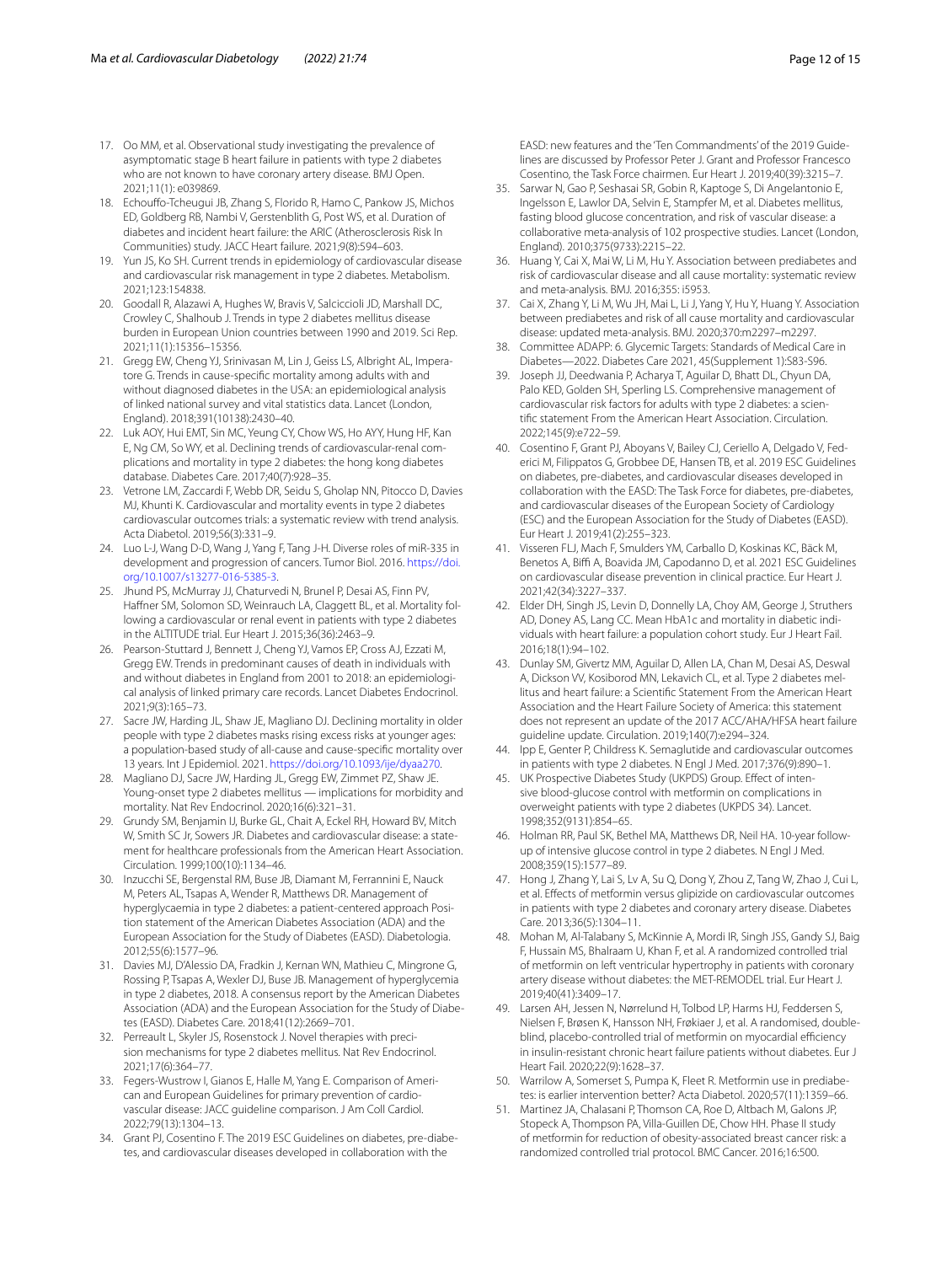- <span id="page-12-0"></span>52. Cluver CA, Hiscock R, Decloedt EH, Hall DR, Schell S, Mol BW, Brownfoot F, Kaitu'u-Lino TJ, Walker SP, Tong S. Use of metformin to prolong gestation in preterm pre-eclampsia: randomised, double blind, placebo controlled trial. BMJ (Clinical research ed). 2021;374: n2103.
- <span id="page-12-1"></span>53. Zelniker TA, Wiviott SD, Raz I, Im K, Goodrich EL, Bonaca MP, Mosenzon O, Kato ET, Cahn A, Furtado RHM, et al. SGLT2 inhibitors for primary and secondary prevention of cardiovascular and renal outcomes in type 2 diabetes: a systematic review and meta-analysis of cardiovascular outcome trials. Lancet (London, England). 2019;393(10166):31–9.
- <span id="page-12-2"></span>54. Li WJ, Chen XQ, Xu LL, Li YQ, Luo BH. SGLT2 inhibitors and atrial fibrillation in type 2 diabetes: a systematic review with meta-analysis of 16 randomized controlled trials. Cardiovasc Diabetol. 2020;19(1):130.
- <span id="page-12-3"></span>55. Li H-L, Lip GYH, Feng Q, Fei Y, Tse Y-K, Wu M-Z, Ren Q-W, Tse H-F, et al. Sodium-glucose cotransporter 2 inhibitors (SGLT2i) and cardiac arrhythmias: a systematic review and meta-analysis. Cardiovasc Diabetol. 2021;20(1):100–100.
- <span id="page-12-4"></span>56. Zinman B, Wanner C, Lachin JM, Fitchett D, Bluhmki E, Hantel S, Mattheus M, Devins T, Johansen OE, Woerle HJ, et al. Empaglifozin, cardiovascular outcomes, and mortality in type 2 diabetes. N Engl J Med. 2015;373(22):2117–28.
- <span id="page-12-5"></span>57. Neal B, Perkovic V, Mahaffey KW, de Zeeuw D, Fulcher G, Erondu N, Shaw W, Law G, Desai M, Matthews DR. Canaglifozin and cardiovascular and renal events in type 2 diabetes. N Engl J Med. 2017;377(7):644–57.
- <span id="page-12-6"></span>58. Wiviott SD, Raz I, Bonaca MP, Mosenzon O, Kato ET, Cahn A, Silverman MG, Zelniker TA, Kuder JF, Murphy SA, et al. Dapagliflozin and cardiovascular outcomes in type 2 diabetes. N Engl J Med. 2018;380(4):347–57.
- <span id="page-12-7"></span>59. Cannon CP, Pratley R, Dagogo-Jack S, Mancuso J, Huyck S, Masiukiewicz U, Charbonnel B, Frederich R, Gallo S, Cosentino F, et al. Cardiovascular outcomes with ertuglifozin in type 2 diabetes. N Engl J Med. 2020;383(15):1425–35.
- <span id="page-12-8"></span>60. Katakami N, Mita T, Yoshii H, Shiraiwa T, Yasuda T, Okada Y, Torimoto K, Umayahara Y, Kaneto H, Osonoi T, et al. Tofoglifozin does not delay progression of carotid atherosclerosis in patients with type 2 diabetes: a prospective, randomized, open-label, parallel-group comparative study. Cardiovasc Diabetol. 2020;19(1):110–110.
- <span id="page-12-9"></span>61. Kosiborod M, Lam CSP, Kohsaka S, Kim DJ, Karasik A, Shaw J, Tangri N, Goh SY, Thuresson M, Chen H, et al. Cardiovascular events associated with SGLT-2 inhibitors versus other glucose-lowering drugs: the CVD-REAL 2 study. J Am Coll Cardiol. 2018;71(23):2628–39.
- <span id="page-12-10"></span>62. Abraham WT, Lindenfeld J, Ponikowski P, Agostoni P, Butler J, Desai AS, Filippatos G, Gniot J, Fu M, Gullestad L, et al. Efect of empaglifozin on exercise ability and symptoms in heart failure patients with reduced and preserved ejection fraction, with and without type 2 diabetes. Eur Heart J. 2021;42(6):700–10.
- <span id="page-12-11"></span>63. Figtree GA, Rådholm K, Barrett TD, Perkovic V, Mahafey KW, et al. Efects of canaglifozin on heart failure outcomes associated with preserved and reduced ejection fraction in type 2 diabetes mellitus. Circulation. 2019;139(22):2591–3.
- <span id="page-12-12"></span>64. Solomon SD, de Boer RA, DeMets D, Hernandez AF, Inzucchi SE, Kosiborod MN, Lam CSP, Martinez F, Shah SJ, Lindholm D, et al. Dapaglifozin in heart failure with preserved and mildly reduced ejection fraction: rationale and design of the DELIVER trial. Eur J Heart Fail. 2021;23(7):1217–25.
- <span id="page-12-13"></span>65. Cosentino F, Cannon CP, Cherney DZI, Masiukiewicz U, Pratley R, Dagogo-Jack S, Frederich R, Charbonnel B, Mancuso J, Shih WJ, et al. Efficacy of ertugliflozin on heart failure-related events in patients with type 2 diabetes mellitus and established atherosclerotic cardiovascular disease: results of the VERTIS CV trial. Circulation. 2020;142(23):2205–15.
- <span id="page-12-14"></span>66. Giugliano D, Longo M, Scappaticcio L, Bellastella G, Maiorino MI, Esposito K. SGLT-2 inhibitors and cardiorenal outcomes in patients with or without type 2 diabetes: a meta-analysis of 11 CVOTs. Cardiovasc Diabetol. 2021;20(1):236.
- <span id="page-12-15"></span>67. Palmer SC, Tendal B, Mustafa RA, Vandvik PO, Li S, Hao Q, Tunniclife D, Ruospo M, Natale P, Saglimbene V, et al. Sodium-glucose cotransporter protein-2 (SGLT-2) inhibitors and glucagon-like peptide-1 (GLP-1) receptor agonists for type 2 diabetes systematic review and network meta-analysis of randomised controlled trials. BMJ. 2021;372:m4573.
- <span id="page-12-16"></span>68. Powell DR, Zambrowicz B, Morrow L, Beysen C, Hompesch M, Turner S, Hellerstein M, Banks P, Strumph P, Lapuerta P. Sotaglifozin decreases postprandial glucose and insulin concentrations by delaying intestinal glucose absorption. J Clin Endocrinol Metab. 2020;105(4):e1235-1249.
- <span id="page-12-17"></span>69. Bhatt DL, Szarek M, Pitt B, Cannon CP, Leiter LA, McGuire DK, Lewis JB, Riddle MC, Inzucchi SE, Kosiborod MN, et al. Sotaglifozin in patients with diabetes and chronic kidney disease. N Engl J Med. 2020;384(2):129–39.
- <span id="page-12-18"></span>70. Bhatt DL, Szarek M, Steg PG, Cannon CP, Leiter LA, McGuire DK, Lewis JB, Riddle MC, Voors AA, Metra M, et al. Sotaglifozin in patients with diabetes and recent worsening heart failure. N Engl J Med. 2020;384(2):117–28.
- <span id="page-12-19"></span>71. de Boer RA, Núñez J, Kozlovski P, Wang Y, Proot P, Keefe D. Efects of the dual sodium-glucose linked transporter inhibitor, licogliflozin vs placebo or empaglifozin in patients with type 2 diabetes and heart failure. Br J Clin Pharmacol. 2020;86(7):1346–56.
- <span id="page-12-20"></span>72. Rosenstock J, Cefalu WT, Lapuerta P, Zambrowicz B, Ogbaa I, Banks P, Sands A. Greater dose-ranging effects on A1C levels than on glucosuria with LX4211, a dual inhibitor of SGLT1 and SGLT2, in patients with type 2 diabetes on metformin monotherapy. Diabetes Care. 2015;38(3):431–8.
- <span id="page-12-21"></span>73. Sattar N, Lee MMY, Kristensen SL, Branch KRH, Del Prato S, Khurmi NS, Lam CSP, Lopes RD, McMurray JJV, Pratley RE, et al. Cardiovascular, mortality, and kidney outcomes with GLP-1 receptor agonists in patients with type 2 diabetes: a systematic review and meta-analysis of randomised trials. Lancet Diabetes Endocrinol. 2021;9(10):653–62.
- <span id="page-12-22"></span>74. Chadda KR, Cheng TS, Ong KK. GLP-1 agonists for obesity and type 2 diabetes in children: systematic review and meta-analysis. Obes Rev. 2021;22(6): e13177.
- <span id="page-12-23"></span>75. Kristensen SL, Rørth R, Jhund PS, Docherty KF, Sattar N, Preiss D, Køber L, Petrie MC, McMurray JJV. Cardiovascular, mortality, and kidney outcomes with GLP-1 receptor agonists in patients with type 2 diabetes: a systematic review and meta-analysis of cardiovascular outcome trials. Lancet Diabetes Endocrinol. 2019;7(10):776–85.
- <span id="page-12-24"></span>76. Rosenstock J, Wysham C, Frías JP, Kaneko S, Lee CJ, Fernández Landó L, Mao H, Cui X, Karanikas CA, Thieu VT. Efficacy and safety of a novel dual GIP and GLP-1 receptor agonist tirzepatide in patients with type 2 diabetes (SURPASS-1): a double-blind, randomised, phase 3 trial. Lancet (London, England). 2021;398(10295):143–55.
- <span id="page-12-25"></span>77. Frias JP, Nauck MA, Van J, Kutner ME, Cui X, Benson C, Urva S, Gimeno RE, Milicevic Z, Robins D, et al. Efficacy and safety of LY3298176, a novel dual GIP and GLP-1 receptor agonist, in patients with type 2 diabetes: a randomised, placebo-controlled and active comparator-controlled phase 2 trial. Lancet (London, England). 2018;392(10160):2180–93.
- <span id="page-12-26"></span>78. Frías JP, Davies MJ, Rosenstock J, Pérez Manghi FC, Fernández Landó L, Bergman BK, Liu B, Cui X, Brown K. Tirzepatide versus semaglutide once weekly in patients with type 2 diabetes. N Engl J Med. 2021;385(6):503–15.
- <span id="page-12-27"></span>79. Del Prato S, Kahn SE, Pavo I, Weerakkody GJ, Yang Z, Doupis J, Aizenberg D, Wynne AG, Riesmeyer JS, Heine RJ, et al. Tirzepatide versus insulin glargine in type 2 diabetes and increased cardiovascular risk (SUR-PASS-4): a randomised, open-label, parallel-group, multicentre, phase 3 trial. Lancet (London, England). 2021;398(10313):1811–24.
- <span id="page-12-28"></span>Slomski A. Tirzepatide tested for type 2 diabetes with high cardiovascular risk. JAMA. 2021;326(24):2464–2464.
- <span id="page-12-29"></span>81. Bergmann NC, Lund A, Gasbjerg LS, Meessen ECE, Andersen MM, Bergmann S, Hartmann B, Holst JJ, Jessen L, Christensen MB, et al. Efects of combined GIP and GLP-1 infusion on energy intake, appetite and energy expenditure in overweight/obese individuals: a randomised, crossover study. Diabetologia. 2019;62(4):665–75.
- <span id="page-12-30"></span>82. Frias JP, Bastyr EJ 3rd, Vignati L, Tschöp MH, Schmitt C, Owen K, Christensen RH, DiMarchi RD. The sustained efects of a dual GIP/GLP-1 receptor agonist, NNC0090-2746, in patients with type 2 diabetes. Cell Metab. 2017;26(2):343-352.e342.
- <span id="page-12-31"></span>83. Mannucci E, Mosenzon O, Avogaro A. Analyses of results from cardiovascular safety trials with dpp-4 inhibitors: cardiovascular outcomes, predefned safety outcomes, and pooled analysis and meta-analysis. Diabetes Care. 2016;39(Suppl 2):S196-204.
- <span id="page-12-32"></span>84. Scirica BM, Bhatt DL, Braunwald E, Steg PG, Davidson J, Hirshberg B, Ohman P, Frederich R, Wiviott SD, Hofman EB, et al. Saxagliptin and cardiovascular outcomes in patients with type 2 diabetes mellitus. N Engl J Med. 2013;369(14):1317–26.
- <span id="page-12-33"></span>85. Intensive blood-glucose control with sulphonylureas or insulin compared with conventional treatment and risk of complications in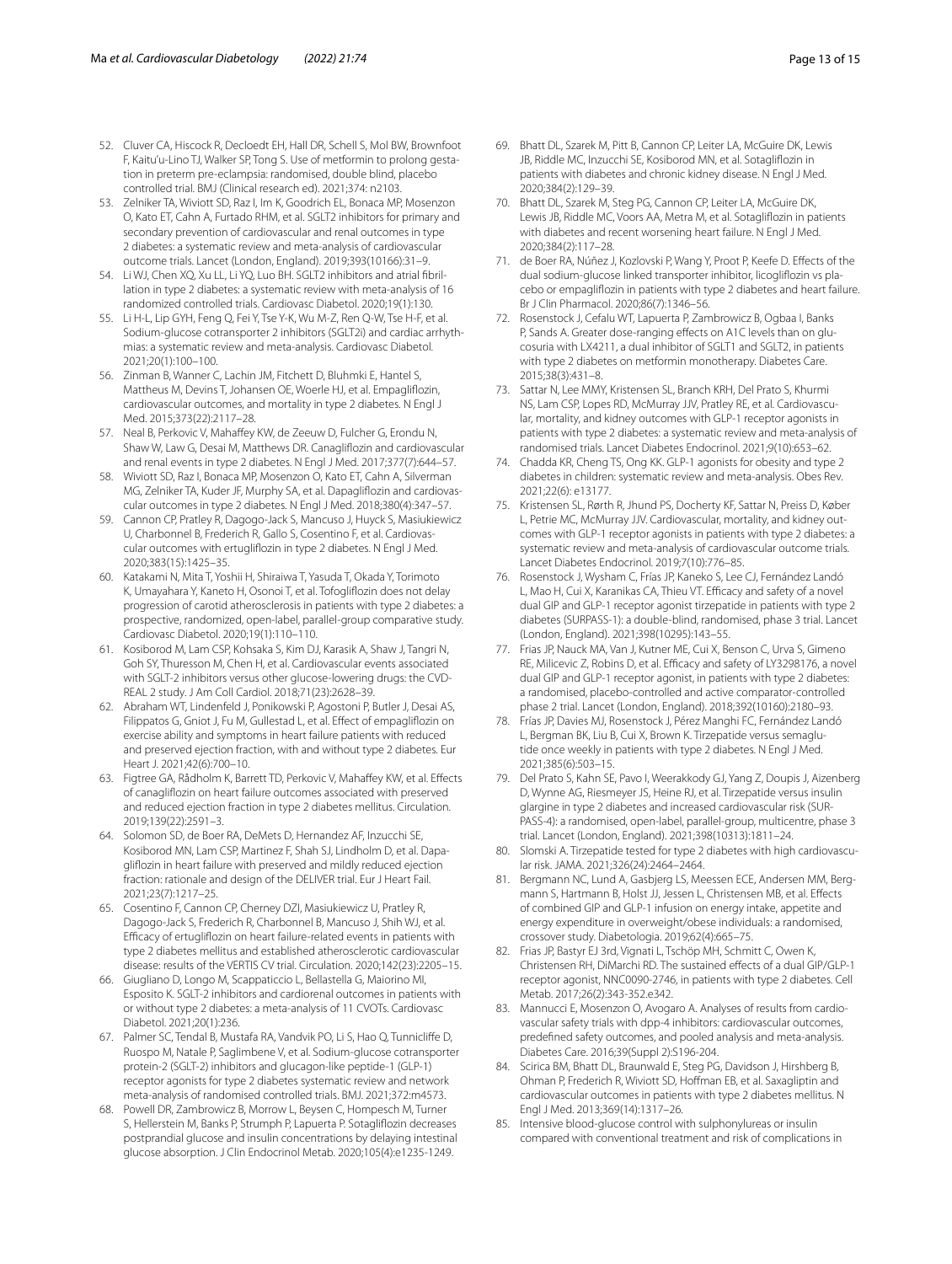patients with type 2 diabetes (UKPDS 33). UK Prospective Diabetes Study (UKPDS) Group. Lancet 1998, 352(9131):837–853.

- <span id="page-13-0"></span>86. Vaccaro O, Masulli M, Nicolucci A, Bonora E, Del PS, Maggioni AP, Rivellese AA, Squatrito S, Giorda CB, Sesti G, et al. Efects on the incidence of cardiovascular events of the addition of pioglitazone versus sulfonylureas in patients with type 2 diabetes inadequately controlled with metformin (TOSCA.IT): a randomised, multicentre trial. Lancet Diabetes Endocrinol. 2017;5(11):887–97.
- <span id="page-13-1"></span>87. Rados DV, Falcetta MRR, Pinto LC, Leitão CB, Gross JL. All-cause mortality and cardiovascular safety of basal insulin treatment in patients with type 2 diabetes mellitus: a systematic review with meta-analysis and trial sequential analysis. Diabetes Res Clin Pract. 2021;173: 108688.
- <span id="page-13-2"></span>88. Gerstein HC, Bosch J, Dagenais GR, Díaz R, Jung H, Maggioni AP, Pogue J, Probstfeld J, Ramachandran A, Riddle MC, et al. Basal insulin and cardiovascular and other outcomes in dysglycemia. N Engl J Med. 2012;367(4):319–28.
- <span id="page-13-3"></span>89. Charbonnel B, Dormandy J, Erdmann E, Massi-Benedetti M, Skene A. The prospective pioglitazone clinical trial in macrovascular events (PROactive): can pioglitazone reduce cardiovascular events in diabetes? Study design and baseline characteristics of 5238 patients. Diabetes Care. 2004;27(7):1647–53.
- <span id="page-13-4"></span>90. Kernan WN, Viscoli CM, Furie KL, Young LH, Inzucchi SE, Gorman M, Guarino PD, Lovejoy AM, Peduzzi PN, Conwit R, et al. Pioglitazone after ischemic stroke or transient ischemic attack. N Engl J Med. 2016;374(14):1321–31.
- <span id="page-13-5"></span>91. Committee ADAPP: 10. Cardiovascular Disease and Risk Management: Standards of Medical Care in Diabetes—2022. Diabetes Care 2021, 45(Supplement 1):S144-S174.
- <span id="page-13-6"></span>Jia W, Weng J, Zhu D, Ji L, Lu J, Zhou Z, Zou D, Guo L, Ji Q, Chen L, et al. Standards of medical care for type 2 diabetes in China 2019. Diabetes Metab Res Rev. 2019;35(6): e3158.
- <span id="page-13-7"></span>93. Buse JB, Wexler DJ. 2019 Update to: Management of Hyperglycemia in Type 2 Diabetes, 2018. A Consensus Report by the American Diabetes Association (ADA) and the European Association for the Study of Diabetes (EASD). Diabetes Care. 2020;43(2):487–93.
- <span id="page-13-8"></span>94. Cosentino F, Grant PJ, Aboyans V, Bailey CJ, Ceriello A, Delgado V, Federici M, Filippatos G, Grobbee DE, Hansen TB, et al. 2019 ESC Guidelines on diabetes, pre-diabetes, and cardiovascular diseases developed in collaboration with the EASD. Eur Heart J. 2020;41(2):255–323.
- <span id="page-13-9"></span>95. Arnold SV, Bhatt DL, Barsness GW, Beatty AL, Deedwania PC, Inzucchi SE, Kosiborod M, Leiter LA, Lipska KJ, Newman JD, et al. Clinical management of stable coronary artery disease in patients with type 2 diabetes mellitus: a scientifc statement from the american heart association. Circulation. 2020;141(19):e779–806.
- <span id="page-13-10"></span>96. Nazarzadeh M, Bidel Z, Canoy D, Copland E, Wamil M, Majert J, Smith Byrne K, Sundström J, Teo K, Davis BR, et al. Blood pressure lowering and risk of new-onset type 2 diabetes: an individual participant data meta-analysis. Lancet (London, England). 2021;398(10313):1803–10.
- <span id="page-13-11"></span>97. Ayers K, Byrne LM, DeMatteo A, Brown NJ. Differential effects of nebivolol and metoprolol on insulin sensitivity and plasminogen activator inhibitor in the metabolic syndrome. Hypertension. 2012;59(4):893–8.
- <span id="page-13-12"></span>98. Redon J. New insights of cardiovascular and renal protection in diabetic chronic kidney disease with fnerenone. Cardiovasc Res. 2022;118(5):e36–7.
- 99. Agarwal R, Filippatos G, Pitt B. Cardiovascular and kidney outcomes with fnerenone in patients with type 2 diabetes and chronic kidney disease: the FIDELITY pooled analysis. Eur Heart J. 2022;43(6):474–84.
- <span id="page-13-13"></span>100. Pitt B, Filippatos G, Agarwal R, Anker SD, Bakris GL. Cardiovascular events with fnerenone in kidney disease and type 2 diabetes. N Engl J Med. 2021;385(24):2252–63.
- <span id="page-13-14"></span>101. Rossing P, Burgess E. Finerenone in patients with chronic kidney disease and type 2 diabetes according to baseline HbA1c and insulin use: an analysis from the FIDELIO-DKD study. Diabetes Care. 2022;45(4):888–97.
- <span id="page-13-15"></span>102. Ye X, Kong W, Zafar MI, Chen LL. Serum triglycerides as a risk factor for cardiovascular diseases in type 2 diabetes mellitus: a systematic review and meta-analysis of prospective studies. Cardiovasc Diabetol. 2019;18(1):48.
- <span id="page-13-16"></span>103. Kaze AD, Santhanam P, Musani SK, Ahima R, Echoufo-Tcheugui JB. Metabolic dyslipidemia and cardiovascular outcomes in type 2 diabetes mellitus: fndings from the look AHEAD study. J Am Heart Assoc. 2021;10(7): e016947.
- <span id="page-13-17"></span>104. Baigent C, Blackwell L, Emberson J, Holland LE, Reith C, Bhala N, Peto R, Barnes EH, Keech A, Simes J, et al. Efficacy and safety of more intensive lowering of LDL cholesterol: a meta-analysis of data from 170,000 participants in 26 randomised trials. Lancet (London, England). 2010;376(9753):1670–81.
- <span id="page-13-18"></span>105. Khan SU, Talluri S, Riaz H, Rahman H, Nasir F, Bin Riaz I, Sattur S, Ahmed H, Kaluski E, Krasuski R. A Bayesian network meta-analysis of PCSK9 inhibitors, statins and ezetimibe with or without statins for cardiovascular outcomes. Eur J Prev Cardiol. 2018;25(8):844–53.
- <span id="page-13-19"></span>106. Koskinas KC, Siontis GCM, Piccolo R, Mavridis D, Räber L, Mach F, Windecker S. Efect of statins and non-statin LDL-lowering medications on cardiovascular outcomes in secondary prevention: a meta-analysis of randomized trials. Eur Heart J. 2018;39(14):1172–80.
- <span id="page-13-20"></span>107. Zhu L, Hayen A, Bell KJL. Legacy effect of fibrate add-on therapy in diabetic patients with dyslipidemia: a secondary analysis of the ACCOR-DION study. Cardiovasc Diabetol. 2020;19(1):28.
- <span id="page-13-21"></span>108. Hu Y, Hu FB, Manson JE. Marine omega-3 supplementation and cardiovascular disease: an updated meta-analysis of 13 randomized controlled trials involving 127 477 participants. J Am Heart Assoc. 2019;8(19): e013543.
- <span id="page-13-22"></span>109. Averna M, Banach M, Bruckert E, Drexel H, Farnier M, Gaita D, Magni P, März W, Masana L, Mello ESA, et al. Practical guidance for combination lipid-modifying therapy in high- and very-high-risk patients: a statement from a European Atherosclerosis Society Task Force. Atherosclerosis. 2021;325:99–109.
- <span id="page-13-23"></span>110. Viswanathan GN, Marshall SM, Schechter CB, Balasubramaniam K, Badimon JJ, Zaman AG. Thrombus and antiplatelet therapy in type 2 diabetes mellitus. A prospective study after non-ST elevation acute coronary syndrome and a randomised, blinded, placebo-controlled study in stable angina. Thromb Haemost. 2012;108(5):937–45.
- <span id="page-13-24"></span>111. Pretorius L, Thomson GJA, Adams RCM, Nell TA, Laubscher WA, Pretorius E. Platelet activity and hypercoagulation in type 2 diabetes. Cardiovasc Diabetol. 2018;17(1):141.
- <span id="page-13-25"></span>112. Hayashino Y, Hennekens CH, Kurth T. Aspirin use and risk of type 2 diabetes in apparently healthy men. Am J Med. 2009;122(4):374–9.
- <span id="page-13-26"></span>113. Saito Y, Okada S, Ogawa H, Soejima H, Sakuma M, Nakayama M, Doi N, Jinnouchi H, Waki M, Masuda I, et al. Low-dose aspirin for primary prevention of cardiovascular events in patients with type 2 diabetes mellitus: 10-year follow-up of a randomized controlled trial. Circulation. 2017;135(7):659–70.
- <span id="page-13-27"></span>114. Mahmoud AN, Gad MM, Elgendy AY, Elgendy IY, Bavry AA. Efficacy and safety of aspirin for primary prevention of cardiovascular events: a meta-analysis and trial sequential analysis of randomized controlled trials. Eur Heart J. 2019;40(7):607–17.
- <span id="page-13-28"></span>115. Zheng SL, Roddick AJ. Association of aspirin use for primary prevention with cardiovascular events and bleeding events: a systematic review and meta-analysis. JAMA. 2019;321(3):277–87.
- <span id="page-13-29"></span>116. Antiplatelet Trialists' Collaboration. Collaborative overview of randomised trials of antiplatelet therapy–I: prevention of death, myocardial infarction, and stroke by prolonged antiplatelet therapy in various categories of patients. BMJ. 1994;308(6921):81–106.
- <span id="page-13-30"></span>117. Collaborative meta-analysis of randomised trials of antiplatelet therapy for prevention of death, myocardial infarction, and stroke in high risk patients. BMJ 2002, 324(7329):71–86.
- <span id="page-13-31"></span>118. Baigent C, Blackwell L, Collins R, Emberson J, Godwin J, Peto R, Buring J, Hennekens C, Kearney P, Meade T, et al. Aspirin in the primary and secondary prevention of vascular disease: collaborative meta-analysis of individual participant data from randomised trials. Lancet (London, England). 2009;373(9678):1849–60.
- <span id="page-13-32"></span>119. Jacobsen AP, Raber I, McCarthy CP, Blumenthal RS, Bhatt DL, Cusack RW, Serruys PWJC, Wijns W, McEvoy JW. Lifelong aspirin for all in the secondary prevention of chronic coronary syndrome. Circulation. 2020;142(16):1579–90.
- <span id="page-13-33"></span>120. Guedeney P, Mesnier J, Sorrentino S, Abcha F, Zeitouni M, Lattuca B, Silvain J, De Rosa S, Indolfi C, Collet J-P, et al. Early aspirin discontinuation following acute coronary syndrome or percutaneous coronary intervention: a systematic review and meta-analysis of randomized controlled trials. J Clin Med. 2020;9(3):680.
- <span id="page-13-34"></span>121. O'Donoghue ML, Murphy SA, Sabatine MS. The Safety and efficacy of aspirin discontinuation on a background of a P2Y(12) inhibitor in